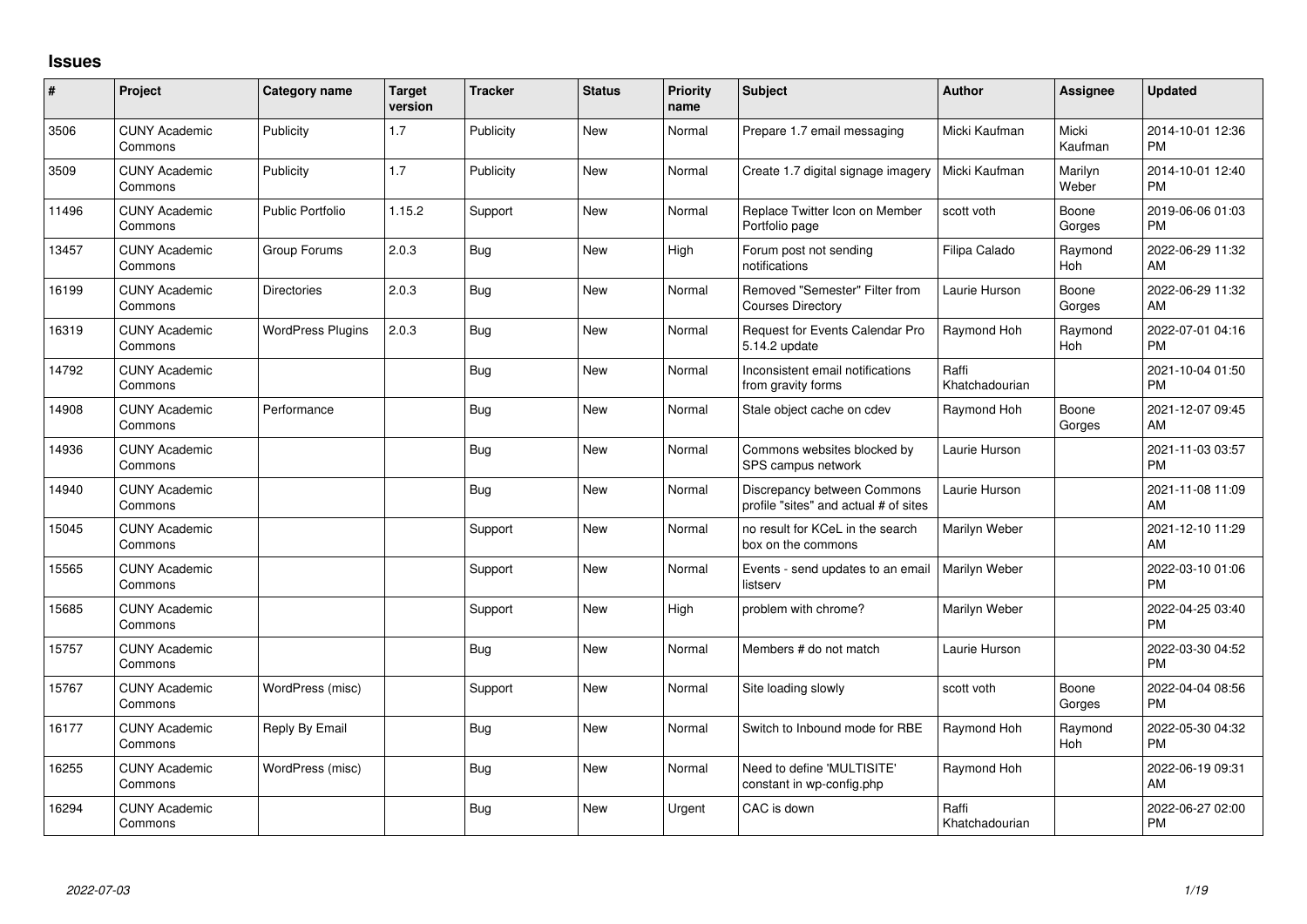| #     | Project                         | <b>Category name</b>           | <b>Target</b><br>version | <b>Tracker</b> | <b>Status</b> | <b>Priority</b><br>name | <b>Subject</b>                                                                             | <b>Author</b>           | Assignee            | <b>Updated</b>                |
|-------|---------------------------------|--------------------------------|--------------------------|----------------|---------------|-------------------------|--------------------------------------------------------------------------------------------|-------------------------|---------------------|-------------------------------|
| 16307 | <b>CUNY Academic</b><br>Commons |                                |                          | <b>Bug</b>     | <b>New</b>    | Normal                  | Add brief messaging to<br>accept/decline group membership<br>requests                      | Matt Gold               | Boone<br>Gorges     | 2022-06-27 06:13<br><b>PM</b> |
| 16314 | <b>CUNY Academic</b><br>Commons | <b>WordPress Plugins</b>       |                          | Feature        | <b>New</b>    | Normal                  | Install Multicollab plug-in?                                                               | Raffi<br>Khatchadourian |                     | 2022-06-29 03:44<br><b>PM</b> |
| 16318 | <b>CUNY Academic</b><br>Commons |                                |                          | Bug            | New           | Normal                  | Unable to Access block editor or<br>embed YouTube videos in new<br>pages, in one site only | Syelle Graves           |                     | 2022-07-01 06:53<br><b>PM</b> |
| 11968 | JustPublics@365<br>MediaCamp    |                                |                          | Feature        | <b>New</b>    | Normal                  | Nanoscience Retractable Display<br>Unit                                                    | Donald Cherry           | Bonnie<br>Eissner   | 2021-02-19 08:50<br>AM        |
| 10439 | <b>CUNY Academic</b><br>Commons | Design                         | 2.1.0                    | Design/UX      | New           | Normal                  | Create Style Guide for Commons                                                             | Sonja Leix              | Sara Cannon         | 2022-06-28 01:43<br><b>PM</b> |
| 13891 | <b>CUNY Academic</b><br>Commons | Internal Tools and<br>Workflow | 2.1.0                    | Feature        | <b>New</b>    | Normal                  | Migrate automated linting to<br>GitHub Actions                                             | Boone Gorges            | Jeremy Felt         | 2022-06-29 11:13<br>AM        |
| 15194 | <b>CUNY Academic</b><br>Commons | Internal Tools and<br>Workflow | 2.1.0                    | Feature        | <b>New</b>    | Normal                  | PHPCS sniff for un-restored<br>switch to blog() calls                                      | Boone Gorges            | Jeremy Felt         | 2022-05-26 10:45<br>AM        |
| 15883 | <b>CUNY Academic</b><br>Commons |                                | 2.1.0                    | Feature        | <b>New</b>    | Normal                  | Release BPGES update                                                                       | Boone Gorges            | Boone<br>Gorges     | 2022-05-26 10:39<br>AM        |
| 308   | <b>CUNY Academic</b><br>Commons | Registration                   | Future<br>release        | Feature        | <b>New</b>    | Normal                  | Group recommendations for<br>signup process                                                | Boone Gorges            | Samantha<br>Raddatz | 2015-11-09 05:07<br><b>PM</b> |
| 364   | <b>CUNY Academic</b><br>Commons | <b>WordPress Plugins</b>       | Future<br>release        | Feature        | <b>New</b>    | Normal                  | <b>Bulletin Board</b>                                                                      | Matt Gold               |                     | 2015-01-05 08:50<br><b>PM</b> |
| 1166  | <b>CUNY Academic</b><br>Commons | <b>Email Invitations</b>       | Future<br>release        | Feature        | <b>New</b>    | Low                     | Better organizational tools for Sent   Boone Gorges<br>Invites                             |                         | Boone<br>Gorges     | 2015-11-09 06:02<br><b>PM</b> |
| 1167  | <b>CUNY Academic</b><br>Commons | <b>Email Invitations</b>       | Future<br>release        | Feature        | <b>New</b>    | Low                     | Allow email invitations to be resent                                                       | <b>Boone Gorges</b>     | Boone<br>Gorges     | 2015-11-12 12:53<br>AM        |
| 2753  | <b>CUNY Academic</b><br>Commons | <b>Public Portfolio</b>        | Future<br>release        | Feature        | <b>New</b>    | Normal                  | Create actual actual tagification in<br>academic interests and other<br>fields             | Micki Kaufman           | Boone<br>Gorges     | 2015-01-05 08:52<br><b>PM</b> |
| 3048  | <b>CUNY Academic</b><br>Commons | Public Portfolio               | Future<br>release        | Feature        | <b>New</b>    | Low                     | Images for rich text profile fields                                                        | Boone Gorges            | Boone<br>Gorges     | 2014-02-19 12:56<br><b>PM</b> |
| 3059  | <b>CUNY Academic</b><br>Commons | Group Forums                   | Future<br>release        | Design/UX      | <b>New</b>    | Normal                  | Forum Post Permissable Content<br><b>Explanatory Text</b>                                  | Chris Stein             | Chris Stein         | 2015-04-02 11:27<br>AM        |
| 3580  | <b>CUNY Academic</b><br>Commons | Group Blogs                    | Future<br>release        | Feature        | <b>New</b>    | Normal                  | Multiple blogs per group                                                                   | Boone Gorges            | Boone<br>Gorges     | 2018-02-20 02:02<br><b>PM</b> |
| 3691  | <b>CUNY Academic</b><br>Commons | <b>WordPress Plugins</b>       | Future<br>release        | Bug            | <b>New</b>    | Normal                  | <b>WPMU Domain Mapping</b><br>Debugging on cdev                                            | Raymond Hoh             | Matt Gold           | 2014-12-12 09:04<br>AM        |
| 4222  | <b>CUNY Academic</b><br>Commons | <b>User Experience</b>         | Future<br>release        | Design/UX      | <b>New</b>    | Normal                  | Add information to 'Delete<br>Account' page                                                | Samantha Raddatz        | scott voth          | 2015-06-26 11:35<br>AM        |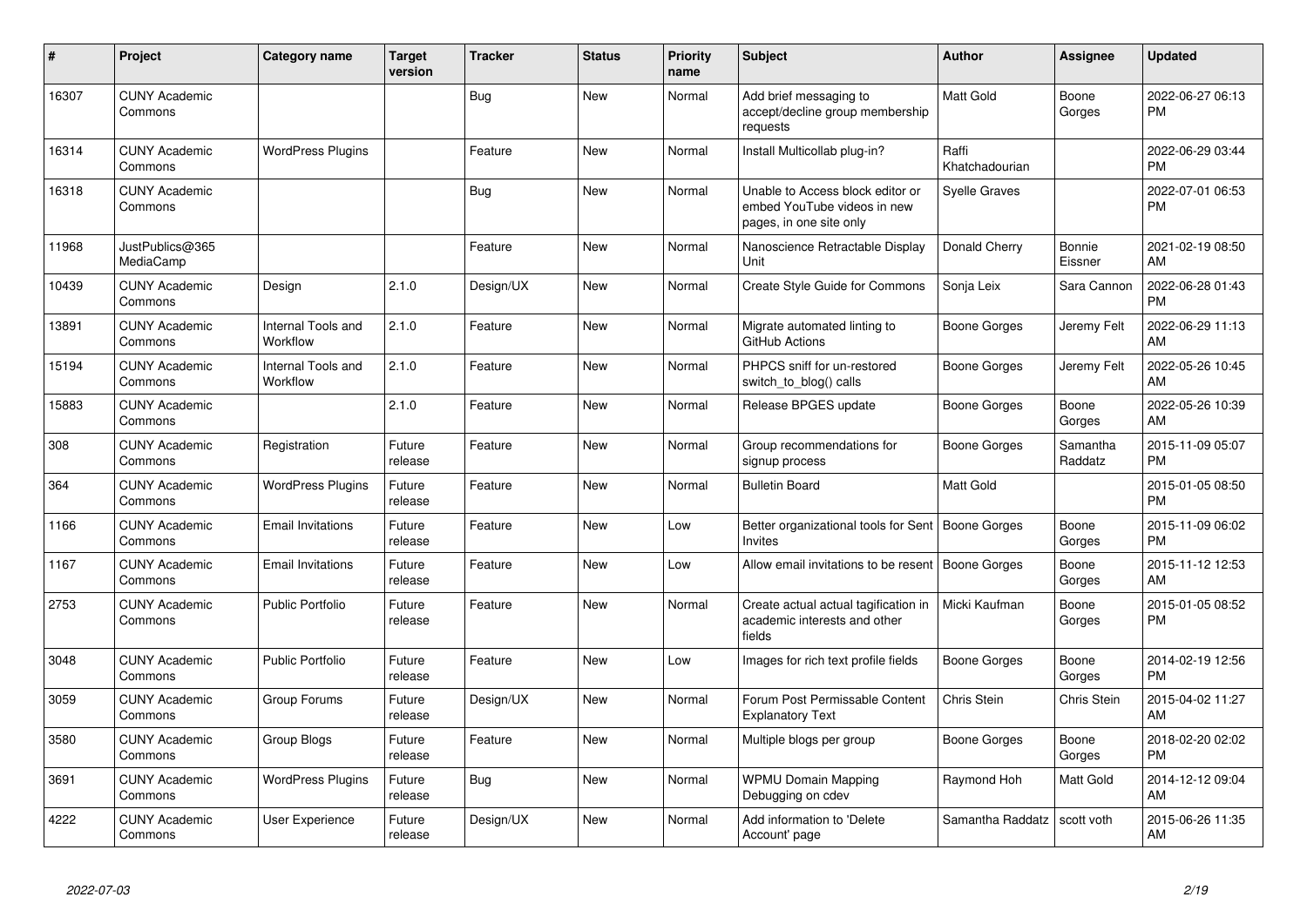| #    | Project                         | Category name           | <b>Target</b><br>version | Tracker    | <b>Status</b> | <b>Priority</b><br>name | <b>Subject</b>                                                                                                                                        | Author                  | <b>Assignee</b>     | <b>Updated</b>                |
|------|---------------------------------|-------------------------|--------------------------|------------|---------------|-------------------------|-------------------------------------------------------------------------------------------------------------------------------------------------------|-------------------------|---------------------|-------------------------------|
| 4225 | <b>CUNY Academic</b><br>Commons | DiRT Integration        | Future<br>release        | Design/UX  | <b>New</b>    | Normal                  | Add information to DIRT page (in<br>Create a Group)                                                                                                   | Samantha Raddatz        | Matt Gold           | 2015-06-26 03:14<br><b>PM</b> |
| 4226 | <b>CUNY Academic</b><br>Commons | <b>BuddyPress Docs</b>  | Future<br>release        | Design/UX  | New           | Normal                  | Add option to connect a Doc with<br>a Group                                                                                                           | Samantha Raddatz        | Samantha<br>Raddatz | 2015-09-09 04:08<br><b>PM</b> |
| 4253 | <b>CUNY Academic</b><br>Commons | <b>Public Portfolio</b> | Future<br>release        | Design/UX  | <b>New</b>    | Normal                  | Encourage users to add portfolio<br>content                                                                                                           | Samantha Raddatz        | Samantha<br>Raddatz | 2015-07-07 11:32<br>AM        |
| 4481 | <b>CUNY Academic</b><br>Commons | Events                  | Future<br>release        | Feature    | New           | Normal                  | Group admins/mods should have<br>the ability to unlink an event from<br>the group                                                                     | Boone Gorges            | Boone<br>Gorges     | 2017-04-24 03:53<br>PM        |
| 4535 | <b>CUNY Academic</b><br>Commons | My Commons              | Future<br>release        | Bug        | <b>New</b>    | Low                     | My Commons filter issue                                                                                                                               | scott voth              | Raymond<br>Hoh      | 2015-09-01 11:17<br>AM        |
| 4592 | <b>CUNY Academic</b><br>Commons | Events                  | Future<br>release        | Design/UX  | <b>New</b>    | Normal                  | Event Creation - Venue Dropdown<br>Slow                                                                                                               | Samantha Raddatz        | Boone<br>Gorges     | 2015-09-14 04:56<br><b>PM</b> |
| 4622 | <b>CUNY Academic</b><br>Commons | <b>Public Portfolio</b> | Future<br>release        | Design/UX  | <b>New</b>    | Normal                  | <b>Profile Visibility Settings</b>                                                                                                                    | Samantha Raddatz        | Samantha<br>Raddatz | 2015-09-21 12:18<br><b>PM</b> |
| 4635 | <b>CUNY Academic</b><br>Commons | Authentication          | Future<br>release        | Feature    | <b>New</b>    | Normal                  | Allow non-WP authentication                                                                                                                           | <b>Boone Gorges</b>     | Sonja Leix          | 2019-03-01 02:05<br><b>PM</b> |
| 5050 | <b>CUNY Academic</b><br>Commons | Social Paper            | Future<br>release        | Feature    | New           | Low                     | Making comments visible in SP<br>editing mode (SP suggestion #1)                                                                                      | Marilyn Weber           | Samantha<br>Raddatz | 2019-09-17 11:10<br><b>PM</b> |
| 5052 | <b>CUNY Academic</b><br>Commons | Social Paper            | Future<br>release        | Feature    | New           | Low                     | Sentence by sentence or line by<br>line comments (SP suggestion #3)                                                                                   | Marilyn Weber           | Boone<br>Gorges     | 2016-02-11 10:24<br><b>PM</b> |
| 5053 | <b>CUNY Academic</b><br>Commons | Social Paper            | Future<br>release        | Feature    | <b>New</b>    | Low                     | Scrollable menu to add readers<br>(SP suggestion #4)                                                                                                  | Marilyn Weber           | Samantha<br>Raddatz | 2016-04-21 05:21<br><b>PM</b> |
| 5058 | <b>CUNY Academic</b><br>Commons | Social Paper            | Future<br>release        | Feature    | <b>New</b>    | Low                     | Can there be a clearer signal that<br>even when comments have<br>already been made you add<br>comments by clicking on the side?<br>(SP suggestion #5) | Marilyn Weber           | Samantha<br>Raddatz | 2016-02-11 10:24<br><b>PM</b> |
| 5182 | <b>CUNY Academic</b><br>Commons | Social Paper            | Future<br>release        | Design/UX  | <b>New</b>    | Normal                  | "Publishing" a private paper on<br>social paper?                                                                                                      | Raffi<br>Khatchadourian | Boone<br>Gorges     | 2016-10-13 04:12<br><b>PM</b> |
| 5183 | <b>CUNY Academic</b><br>Commons | Social Paper            | Future<br>release        | Design/UX  | <b>New</b>    | Normal                  | Creating a new paper when<br>viewing an existing paper                                                                                                | Raffi<br>Khatchadourian | Samantha<br>Raddatz | 2016-02-02 12:09<br><b>PM</b> |
| 5199 | <b>CUNY Academic</b><br>Commons | Social Paper            | Future<br>release        | Feature    | <b>New</b>    | Normal                  | add tables to the SP editor                                                                                                                           | Marilyn Weber           |                     | 2016-10-24 11:27<br>AM        |
| 5205 | <b>CUNY Academic</b><br>Commons | Social Paper            | Future<br>release        | Feature    | New           | Normal                  | Social Paper folders                                                                                                                                  | Marilyn Weber           |                     | 2016-02-11 10:24<br>PM.       |
| 5282 | <b>CUNY Academic</b><br>Commons | Social Paper            | Future<br>release        | <b>Bug</b> | New           | Normal                  | Replying via email directs to paper   Marilyn Weber<br>but not individual comment.                                                                    |                         | Raymond<br>Hoh      | 2016-03-02 01:48<br><b>PM</b> |
| 5397 | <b>CUNY Academic</b><br>Commons | Social Paper            | Future<br>release        | Feature    | New           | Normal                  | frustrating to have to<br>enable/disable in SP                                                                                                        | Marilyn Weber           | Samantha<br>Raddatz | 2016-04-20 03:39<br><b>PM</b> |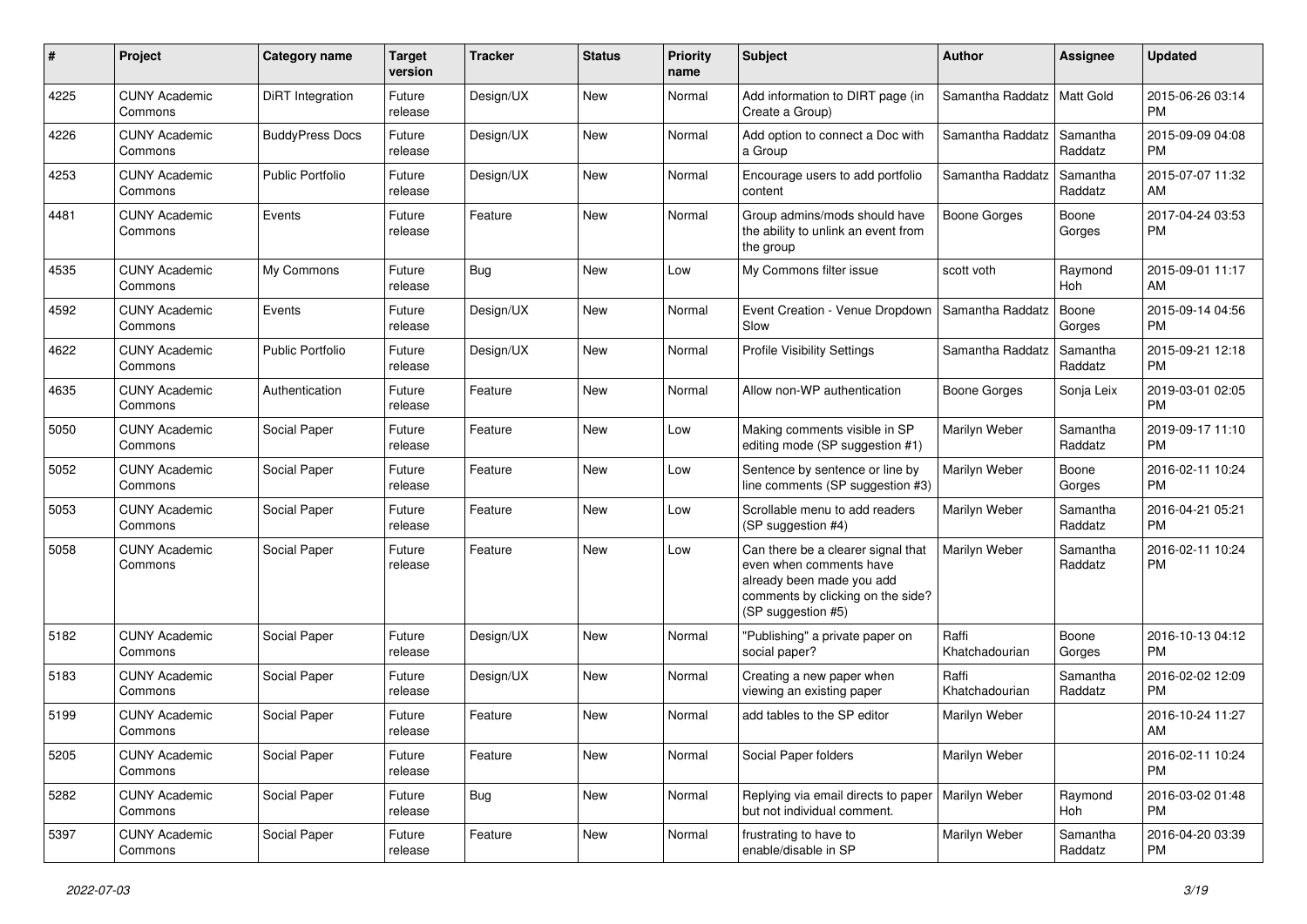| #     | Project                         | <b>Category name</b>       | <b>Target</b><br>version | <b>Tracker</b> | <b>Status</b> | <b>Priority</b><br>name | Subject                                                                                   | Author                  | <b>Assignee</b>    | <b>Updated</b>                |
|-------|---------------------------------|----------------------------|--------------------------|----------------|---------------|-------------------------|-------------------------------------------------------------------------------------------|-------------------------|--------------------|-------------------------------|
| 5488  | <b>CUNY Academic</b><br>Commons | Social Paper               | Future<br>release        | Bug            | <b>New</b>    | Normal                  | Add a "last edited by" field to<br>Social Paper group directories                         | <b>Boone Gorges</b>     |                    | 2016-04-21 10:05<br><b>PM</b> |
| 5489  | <b>CUNY Academic</b><br>Commons | Social Paper               | Future<br>release        | Feature        | New           | Normal                  | Asc/desc sorting for Social Paper<br>directories                                          | <b>Boone Gorges</b>     |                    | 2016-04-21 10:06<br><b>PM</b> |
| 5992  | <b>CUNY Academic</b><br>Commons | <b>Email Notifications</b> | Future<br>release        | Feature        | New           | Normal                  | Changing the From line of<br>autogenerated blog emails                                    | Marilyn Weber           |                    | 2018-09-27 05:19<br><b>PM</b> |
| 6078  | <b>CUNY Academic</b><br>Commons | Blogs (BuddyPress)         | Future<br>release        | Feature        | New           | Normal                  | <b>Explore Adding Network Blog</b><br>Metadata Plugin                                     | Luke Waltzer            | Luke Waltzer       | 2016-10-11 10:29<br><b>PM</b> |
| 6332  | <b>CUNY Academic</b><br>Commons | WordPress (misc)           | Future<br>release        | Feature        | New           | Normal                  | Allow uploaded files to be marked<br>as private in an ad hoc way                          | Boone Gorges            |                    | 2016-10-17 11:41<br><b>PM</b> |
| 6389  | <b>CUNY Academic</b><br>Commons | <b>BuddyPress Docs</b>     | Future<br>release        | Feature        | New           | Low                     | Make Discussion Area Visible<br>When Editing a Doc                                        | Luke Waltzer            | Boone<br>Gorges    | 2016-10-21 04:16<br>PM.       |
| 6749  | <b>CUNY Academic</b><br>Commons | Events                     | Future<br>release        | Bug            | New           | Low                     | BPEO iCal request can trigger<br>very large number of DB queries                          | <b>Boone Gorges</b>     | Raymond<br>Hoh     | 2016-11-15 10:09<br>PM.       |
| 6755  | <b>CUNY Academic</b><br>Commons | WordPress (misc)           | Future<br>release        | Bug            | New           | Normal                  | Cannot Deactivate Plugin                                                                  | Laura Kane              |                    | 2016-11-16 01:12<br>PM.       |
| 7022  | <b>CUNY Academic</b><br>Commons | Announcements              | Future<br>release        | Bug            | New           | Normal                  | Sitewide announcements should<br>be displayed on, and dismissable<br>from, mapped domains | Boone Gorges            | Boone<br>Gorges    | 2018-03-22 10:18<br>AM        |
| 7624  | <b>CUNY Academic</b><br>Commons | BuddyPress (misc)          | Future<br>release        | Design/UX      | New           | Normal                  | <b>BP</b> Notifications                                                                   | Luke Waltzer            | Paige Dupont       | 2017-02-08 10:43<br><b>PM</b> |
| 7663  | <b>CUNY Academic</b><br>Commons | Social Paper               | Future<br>release        | Bug            | <b>New</b>    | Normal                  | Social Paper notifications not<br>formatted correctly on secondary<br>sites               | Boone Gorges            | Boone<br>Gorges    | 2018-04-16 03:52<br><b>PM</b> |
| 7981  | <b>CUNY Academic</b><br>Commons | Social Paper               | Future<br>release        | Bug            | New           | Normal                  | Social Paper comments should<br>not go to spam                                            | Luke Waltzer            | Boone<br>Gorges    | 2018-04-16 03:52<br>PM.       |
| 8211  | <b>CUNY Academic</b><br>Commons | <b>WordPress Themes</b>    | Future<br>release        | Feature        | <b>New</b>    | Normal                  | Theme Suggestions: Material<br>Design-Inspired Themes                                     | Margaret Galvan         | Margaret<br>Galvan | 2017-08-07 02:48<br>PM.       |
| 8498  | <b>CUNY Academic</b><br>Commons | <b>WordPress Plugins</b>   | Future<br>release        | Feature        | <b>New</b>    | Low                     | <b>Gravity Forms Email Users</b>                                                          | Raffi<br>Khatchadourian | Matt Gold          | 2017-10-13 12:58<br><b>PM</b> |
| 8835  | <b>CUNY Academic</b><br>Commons | <b>Blogs (BuddyPress)</b>  | Future<br>release        | Feature        | New           | Normal                  | Extend cuny.is shortlinks to sites                                                        | Luke Waltzer            | Boone<br>Gorges    | 2022-04-26 11:59<br>AM.       |
| 9720  | <b>CUNY Academic</b><br>Commons | Authentication             | Future<br>release        | Feature        | New           | Normal                  | The Commons should be an<br>oAuth provider                                                | Boone Gorges            |                    | 2019-03-01 02:04<br><b>PM</b> |
| 9926  | <b>CUNY Academic</b><br>Commons | <b>WordPress Plugins</b>   | Future<br>release        | <b>Bug</b>     | New           | Normal                  | twitter-mentions-as-comments<br>cron jobs can run long                                    | Boone Gorges            | Boone<br>Gorges    | 2018-10-24 12:34<br>PM.       |
| 10226 | <b>CUNY Academic</b><br>Commons | Courses                    | Future<br>release        | Feature        | New           | Normal                  | Add "My Courses" to drop down<br>list                                                     | scott voth              | Boone<br>Gorges    | 2021-11-19 12:42<br><b>PM</b> |
| 10354 | <b>CUNY Academic</b><br>Commons | Public Portfolio           | Future<br>release        | Feature        | New           | Normal                  | Opt out of Having a Profile Page                                                          | scott voth              | Chris Stein        | 2020-05-12 10:43<br>AM        |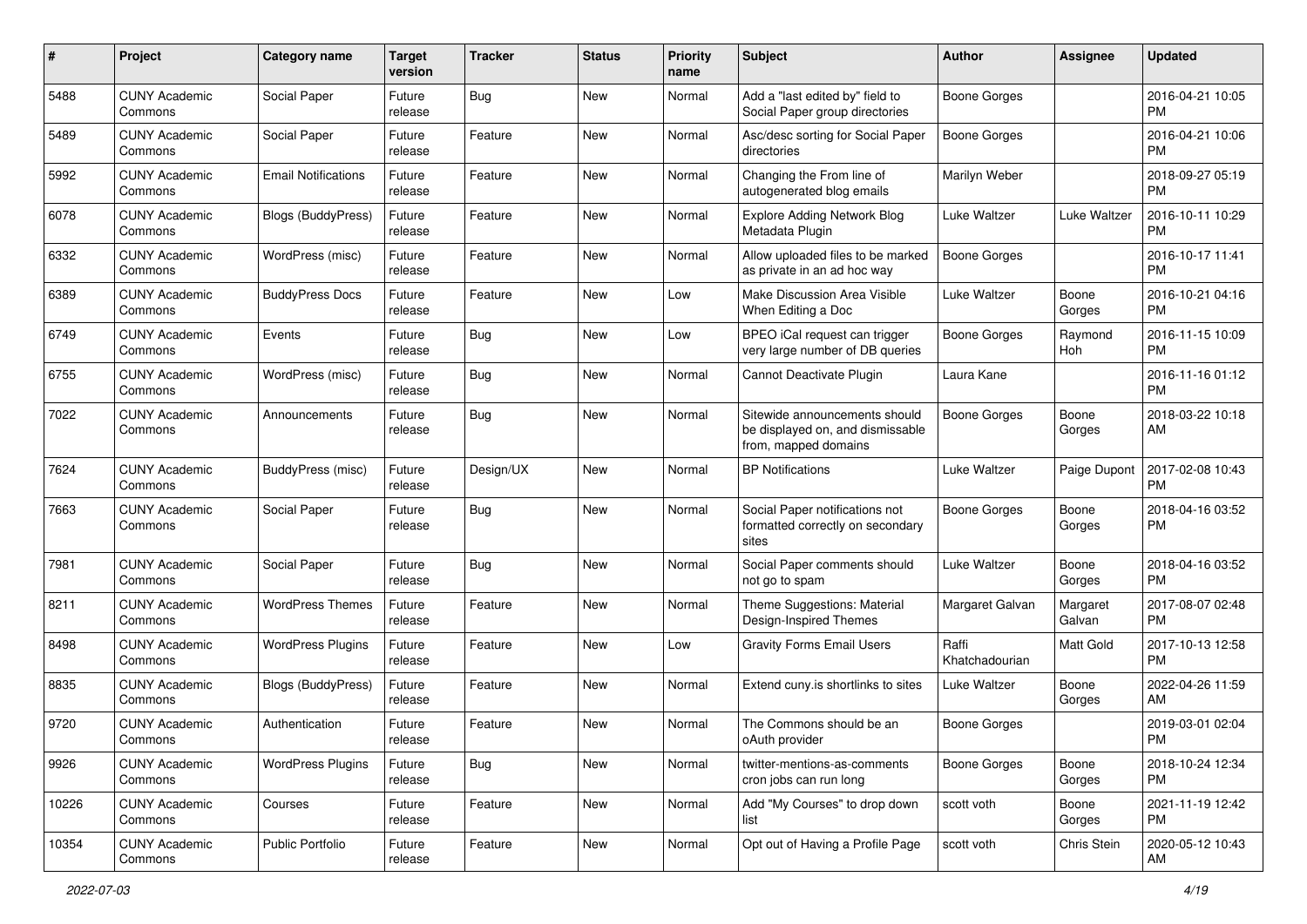| #     | <b>Project</b>                  | Category name               | <b>Target</b><br>version | <b>Tracker</b> | <b>Status</b> | <b>Priority</b><br>name | <b>Subject</b>                                                                                               | <b>Author</b>       | Assignee              | <b>Updated</b>                |
|-------|---------------------------------|-----------------------------|--------------------------|----------------|---------------|-------------------------|--------------------------------------------------------------------------------------------------------------|---------------------|-----------------------|-------------------------------|
| 10580 | <b>CUNY Academic</b><br>Commons | Information<br>Architecture | Future<br>release        | Design/UX      | <b>New</b>    | Normal                  | Primary nav item review                                                                                      | Boone Gorges        | Sara Cannon           | 2022-06-28 01:29<br><b>PM</b> |
| 11024 | <b>CUNY Academic</b><br>Commons | WordPress (misc)            | Future<br>release        | Bug            | <b>New</b>    | Normal                  | Subsites should not show "you<br>should update your .htaccess<br>now" notice after permalink setting<br>save | <b>Boone Gorges</b> |                       | 2019-01-28 01:35<br><b>PM</b> |
| 11243 | <b>CUNY Academic</b><br>Commons | BuddyPress (misc)           | Future<br>release        | Bug            | <b>New</b>    | Normal                  | Audit bp-custom.php                                                                                          | Raymond Hoh         | Raymond<br>Hoh        | 2022-04-26 11:59<br>AM        |
| 11392 | <b>CUNY Academic</b><br>Commons |                             | Future<br>release        | <b>Bug</b>     | <b>New</b>    | Normal                  | Migrate users away from<br><b>StatPress</b>                                                                  | Boone Gorges        |                       | 2019-04-23 03:53<br><b>PM</b> |
| 11531 | <b>CUNY Academic</b><br>Commons | Events                      | Future<br>release        | Feature        | <b>New</b>    | Normal                  | Main Events calendar should<br>include non-public events that<br>user has access to                          | scott voth          | Boone<br>Gorges       | 2019-06-11 10:00<br>AM        |
| 11789 | <b>CUNY Academic</b><br>Commons | Courses                     | Future<br>release        | Feature        | <b>New</b>    | Normal                  | Ability to remove item from<br>Courses list                                                                  | Laurie Hurson       | Sonja Leix            | 2019-09-24 12:28<br><b>PM</b> |
| 11834 | <b>CUNY Academic</b><br>Commons | <b>Group Files</b>          | Future<br>release        | Feature        | <b>New</b>    | Normal                  | Improved tools for managing<br>group file folders                                                            | Boone Gorges        | Sonja Leix            | 2019-09-06 03:55<br><b>PM</b> |
| 11843 | <b>CUNY Academic</b><br>Commons | WordPress (misc)            | Future<br>release        | Design/UX      | <b>New</b>    | Normal                  | Tweaking the Gutenberg Editor<br>Interface                                                                   | Laurie Hurson       |                       | 2022-04-26 12:00<br><b>PM</b> |
| 11860 | <b>CUNY Academic</b><br>Commons | Registration                | Future<br>release        | Feature        | <b>New</b>    | Normal                  | Ensure Students Are Aware They<br>Can Use Aliases At Registration                                            | scott voth          |                       | 2019-09-24 08:46<br>AM        |
| 12042 | <b>CUNY Academic</b><br>Commons | <b>Email Notifications</b>  | Future<br>release        | Feature        | <b>New</b>    | Normal                  | Improved error logging for BPGES<br>send queue                                                               | <b>Boone Gorges</b> | Boone<br>Gorges       | 2021-11-19 12:25<br><b>PM</b> |
| 12091 | <b>CUNY Academic</b><br>Commons | <b>Group Files</b>          | Future<br>release        | Feature        | <b>New</b>    | Normal                  | Improved pre-upload file validation<br>for bp-group-documents                                                | Boone Gorges        | Boone<br>Gorges       | 2019-11-14 01:21<br><b>PM</b> |
| 12573 | <b>CUNY Academic</b><br>Commons | <b>WordPress Plugins</b>    | Future<br>release        | Bug            | <b>New</b>    | Normal                  | <b>CommentPress Core Issues</b>                                                                              | scott voth          |                       | 2020-03-24 04:32<br><b>PM</b> |
| 13048 | <b>CUNY Academic</b><br>Commons | Shortcodes and<br>embeds    | Future<br>release        | Feature        | <b>New</b>    | Normal                  | Jupyter Notebooks support                                                                                    | Boone Gorges        |                       | 2020-07-14 11:46<br>AM        |
| 13199 | <b>CUNY Academic</b><br>Commons | Group Forums                | Future<br>release        | Feature        | <b>New</b>    | Normal                  | Favoring Groups over bbPress<br>plugin                                                                       | Colin McDonald      | Colin<br>McDonald     | 2021-11-19 12:28<br><b>PM</b> |
| 13331 | <b>CUNY Academic</b><br>Commons | Site cloning                | Future<br>release        | Bug            | <b>New</b>    | Normal                  | Combine Site Template and Clone   Boone Gorges<br>operations                                                 |                     | Jeremy Felt           | 2021-11-19 12:39<br><b>PM</b> |
| 13358 | <b>CUNY Academic</b><br>Commons | Group Forums                | Future<br>release        | Feature        | <b>New</b>    | Normal                  | Improved UI for group forum<br>threading settings                                                            | Boone Gorges        | Raymond<br><b>Hoh</b> | 2021-11-19 12:27<br><b>PM</b> |
| 13370 | <b>CUNY Academic</b><br>Commons | Group Library               | Future<br>release        | Feature        | <b>New</b>    | Normal                  | Library bulk deletion and folder<br>editing                                                                  | Colin McDonald      | Boone<br>Gorges       | 2020-10-13 10:41<br>AM        |
| 13466 | <b>CUNY Academic</b><br>Commons | Cavalcade                   | Future<br>release        | Feature        | <b>New</b>    | Normal                  | Automated cleanup for duplicate<br>Cavalcade tasks                                                           | Boone Gorges        | Boone<br>Gorges       | 2020-10-13 05:24<br><b>PM</b> |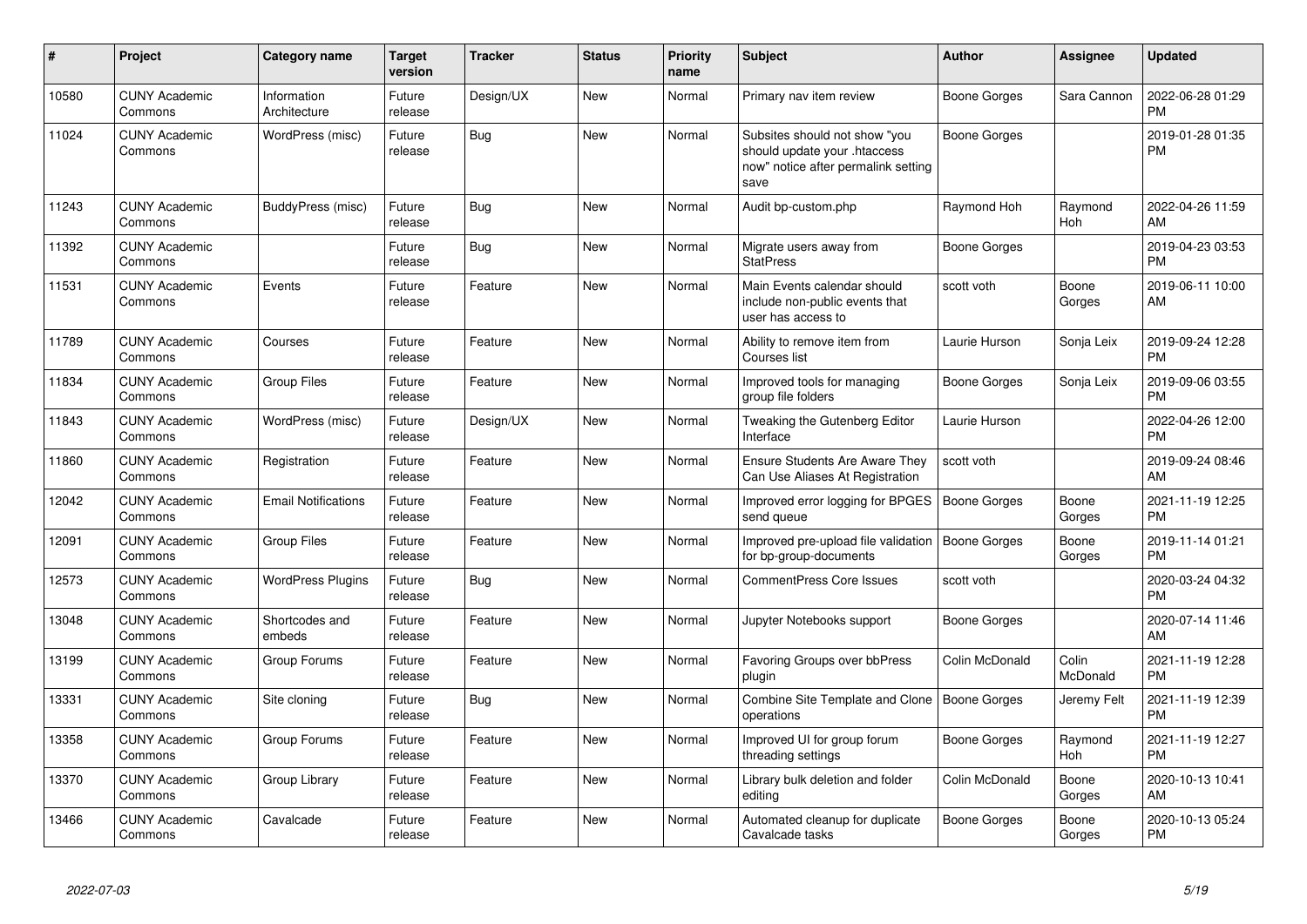| #     | <b>Project</b>                  | Category name            | <b>Target</b><br>version | <b>Tracker</b> | <b>Status</b> | Priority<br>name | <b>Subject</b>                                                                             | <b>Author</b>           | Assignee            | <b>Updated</b>                |
|-------|---------------------------------|--------------------------|--------------------------|----------------|---------------|------------------|--------------------------------------------------------------------------------------------|-------------------------|---------------------|-------------------------------|
| 13650 | <b>CUNY Academic</b><br>Commons | Group Library            | Future<br>release        | Feature        | New           | Normal           | Forum Attachments in Group<br>Library                                                      | Laurie Hurson           |                     | 2021-11-19 12:30<br><b>PM</b> |
| 13835 | <b>CUNY Academic</b><br>Commons | WordPress (misc)         | Future<br>release        | Feature        | <b>New</b>    | Normal           | Allow OneSearch widget to have<br>'CUNY' as campus                                         | Boone Gorges            | Boone<br>Gorges     | 2021-11-19 12:39<br><b>PM</b> |
| 14184 | <b>CUNY Academic</b><br>Commons | <b>Public Portfolio</b>  | Future<br>release        | Feature        | <b>New</b>    | Normal           | Centralized mechanism for storing<br>Campus affiliations                                   | Boone Gorges            | Boone<br>Gorges     | 2022-01-04 11:35<br>AM        |
| 14309 | <b>CUNY Academic</b><br>Commons | Group Library            | Future<br>release        | Feature        | <b>New</b>    | Normal           | Better handling of<br>bp_group_document file download<br>attempts when file is not present | Boone Gorges            | Boone<br>Gorges     | 2021-11-19 12:28<br><b>PM</b> |
| 14496 | <b>CUNY Academic</b><br>Commons | Domain Mapping           | Future<br>release        | Bug            | <b>New</b>    | Normal           | Mapped domain SSO uses<br>third-party cookies                                              | Raymond Hoh             | Raymond<br>Hoh      | 2021-05-24 04:03<br><b>PM</b> |
| 14787 | <b>CUNY Academic</b><br>Commons | Plugin Packages          | Future<br>release        | Feature        | <b>New</b>    | Normal           | Creating a "Design" plugin<br>package                                                      | Laurie Hurson           | scott voth          | 2022-04-27 04:56<br><b>PM</b> |
| 14987 | <b>CUNY Academic</b><br>Commons | <b>WordPress Plugins</b> | Future<br>release        | Bug            | <b>New</b>    | Normal           | Elementor update causes<br>database freeze-up                                              | Boone Gorges            | Boone<br>Gorges     | 2021-11-29 12:02<br><b>PM</b> |
| 3565  | <b>CUNY Academic</b><br>Commons | My Commons               | Not tracked              | Documentation  | <b>New</b>    | Normal           | Load Newest inconsistencies                                                                | Chris Stein             | scott voth          | 2015-11-09 01:16<br><b>PM</b> |
| 3615  | <b>CUNY Academic</b><br>Commons | Redmine                  | Not tracked              | Feature        | <b>New</b>    | Low              | Create Redmine issues via email                                                            | Dominic Giglio          | Boone<br>Gorges     | 2017-11-16 11:36<br>AM        |
| 3657  | <b>CUNY Academic</b><br>Commons | WordPress (misc)         | Not tracked              | Feature        | New           | Normal           | Create alert for GC email<br>addresses                                                     | <b>Matt Gold</b>        | Matt Gold           | 2016-04-14 11:29<br><b>PM</b> |
| 4972  | <b>CUNY Academic</b><br>Commons | Analytics                | Not tracked              | <b>Bug</b>     | New           | Normal           | <b>Newsletter Analytics</b>                                                                | Stephen Real            | Matt Gold           | 2015-12-09 12:54<br><b>PM</b> |
| 5298  | <b>CUNY Academic</b><br>Commons |                          | Not tracked              | Publicity      | <b>New</b>    | Normal           | Survey Pop-Up Text                                                                         | Samantha Raddatz        | Samantha<br>Raddatz | 2016-03-22 12:27<br><b>PM</b> |
| 5679  | <b>CUNY Academic</b><br>Commons | Analytics                | Not tracked              | Feature        | <b>New</b>    | Normal           | Logged In Users for GA                                                                     | Valerie Townsend        | Valerie<br>Townsend | 2016-06-11 09:49<br>AM        |
| 6665  | <b>CUNY Academic</b><br>Commons |                          | Not tracked              | Publicity      | New           | Normal           | Dead Link in 1.10 announcement<br>post                                                     | Paige Dupont            | Stephen Real        | 2016-12-01 03:11<br><b>PM</b> |
| 7928  | <b>CUNY Academic</b><br>Commons | Group Forums             | Not tracked              | <b>Bug</b>     | <b>New</b>    | Normal           | Duplicate Forum post                                                                       | Luke Waltzer            | Raymond<br>Hoh      | 2017-04-11 09:27<br><b>PM</b> |
| 8440  | <b>CUNY Academic</b><br>Commons | Onboarding               | Not tracked              | Bug            | <b>New</b>    | Normal           | Create Test Email Accounts for<br><b>Onboarding Project</b>                                | Stephen Real            | <b>Stephen Real</b> | 2017-08-01 09:49<br><b>PM</b> |
| 8607  | <b>CUNY Academic</b><br>Commons |                          | Not tracked              | Support        | New           | Normal           | Paypal?                                                                                    | Marilyn Weber           | Matt Gold           | 2018-05-15 01:37<br><b>PM</b> |
| 9346  | <b>CUNY Academic</b><br>Commons | WordPress (misc)         | Not tracked              | <b>Bug</b>     | New           | Normal           | Clone cetls.bmcc.cuny.edu for<br>development                                               | Owen Roberts            | Raymond<br>Hoh      | 2018-03-06 05:35<br><b>PM</b> |
| 9420  | <b>CUNY Academic</b><br>Commons | cuny.is                  | Not tracked              | Feature        | <b>New</b>    | Normal           | Request for http://cuny.is/streams                                                         | Raffi<br>Khatchadourian | Marilyn<br>Weber    | 2018-04-02 10:08<br>AM        |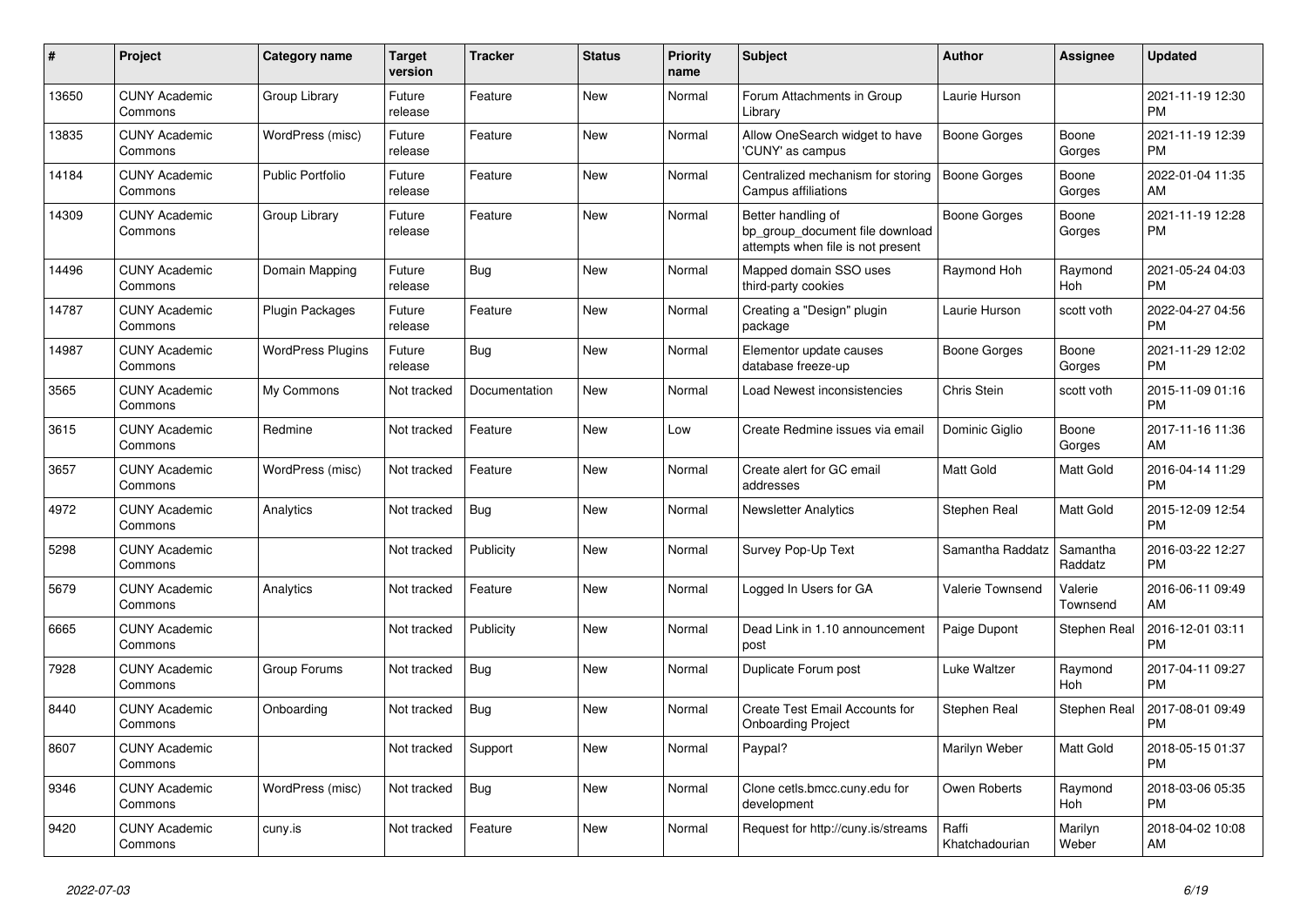| #     | Project                         | Category name            | <b>Target</b><br>version | Tracker       | <b>Status</b> | <b>Priority</b><br>name | <b>Subject</b>                                                                                                                               | Author                 | <b>Assignee</b>    | <b>Updated</b>                |
|-------|---------------------------------|--------------------------|--------------------------|---------------|---------------|-------------------------|----------------------------------------------------------------------------------------------------------------------------------------------|------------------------|--------------------|-------------------------------|
| 9643  | <b>CUNY Academic</b><br>Commons | Publicity                | Not tracked              | Feature       | <b>New</b>    | Normal                  | Create a page on the Commons<br>for logos etc.                                                                                               | Stephen Real           | Stephen Real       | 2018-04-24 10:53<br>AM        |
| 9729  | <b>CUNY Academic</b><br>Commons | <b>SEO</b>               | Not tracked              | Support       | New           | Normal                  | 503 Errors showing on<br>newlaborforum.cuny.edu                                                                                              | Diane Krauthamer       | Raymond<br>Hoh     | 2018-05-22 04:48<br><b>PM</b> |
| 9908  | <b>CUNY Academic</b><br>Commons |                          | Not tracked              | Feature       | <b>New</b>    | Normal                  | Is it possible to send email<br>updates to users (or an email<br>address not on the list) for only a<br>single page AFTER being<br>prompted? | <b>Michael Shields</b> | scott voth         | 2018-06-11 01:34<br>PM        |
| 10794 | <b>CUNY Academic</b><br>Commons | Performance              | Not tracked              | Bug           | <b>New</b>    | Normal                  | Memcached connection<br>occasionally breaks                                                                                                  | <b>Boone Gorges</b>    | Boone<br>Gorges    | 2018-12-06 03:30<br><b>PM</b> |
| 10839 | <b>CUNY Academic</b><br>Commons | About page               | Not tracked              | Support       | <b>New</b>    | Normal                  | <b>Mission Statement Needs</b><br>Revision                                                                                                   | scott voth             | Matt Gold          | 2018-12-26 10:58<br>AM        |
| 11393 | <b>CUNY Academic</b><br>Commons |                          | Not tracked              | Publicity     | <b>New</b>    | Normal                  | After 1.15 release, ceate a hero<br>slide and post about adding a site<br>to a group                                                         | scott voth             | Patrick<br>Sweeney | 2019-05-14 10:32<br>AM        |
| 11545 | <b>CUNY Academic</b><br>Commons | <b>WordPress Plugins</b> | Not tracked              | Support       | <b>New</b>    | Normal                  | <b>Twitter searches in WordPress</b>                                                                                                         | Gina Cherry            | Matt Gold          | 2019-09-23 01:03<br><b>PM</b> |
| 11624 | <b>CUNY Academic</b><br>Commons | WordPress (misc)         | Not tracked              | Support       | <b>New</b>    | Normal                  | Change pages into posts or swap<br>database for a Commons site?                                                                              | Stephen Klein          | Raymond<br>Hoh     | 2019-07-09 11:04<br>AM        |
| 11879 | <b>CUNY Academic</b><br>Commons |                          | Not tracked              | Bug           | New           | Normal                  | Hypothesis comments appearing<br>on multiple, different pdfs across<br>blogs                                                                 | Laurie Hurson          | Laurie Hurson      | 2019-09-19 02:39<br><b>PM</b> |
| 11883 | <b>CUNY Academic</b><br>Commons | Help/Codex               | Not tracked              | Support       | <b>New</b>    | Normal                  | Need Embedding Help Page<br>Update (Tableau)                                                                                                 | Anthony Wheeler        | scott voth         | 2019-09-24 08:49<br>AM        |
| 12247 | <b>CUNY Academic</b><br>Commons | Publicity                | Not tracked              | Support       | <b>New</b>    | Normal                  | Screenshot of First Commons<br>Homepage                                                                                                      | scott voth             | scott voth         | 2020-01-14 12:08<br><b>PM</b> |
| 12328 | <b>CUNY Academic</b><br>Commons |                          | Not tracked              | Support       | <b>New</b>    | Normal                  | Sign up Code for Non-CUNY<br>Faculty                                                                                                         | Laurie Hurson          |                    | 2020-01-28 10:25<br>AM        |
| 12352 | <b>CUNY Academic</b><br>Commons |                          | Not tracked              | Support       | <b>New</b>    | Normal                  | "posts list" page builder block<br>option                                                                                                    | Marilyn Weber          |                    | 2020-02-03 01:29<br><b>PM</b> |
| 12382 | <b>CUNY Academic</b><br>Commons | Membership               | Not tracked              | Support       | <b>New</b>    | Normal                  | Email request change                                                                                                                         | Marilyn Weber          | Marilyn<br>Weber   | 2020-02-06 12:56<br><b>PM</b> |
| 12392 | <b>CUNY Academic</b><br>Commons | Help/Codex               | Not tracked              | Documentation | New           | Normal                  | <b>Updates to Common Commons</b><br>Questions on Help Page                                                                                   | scott voth             | Margaret<br>Galvan | 2020-02-11 10:53<br>AM        |
| 12438 | <b>CUNY Academic</b><br>Commons | Courses                  | Not tracked              | Bug           | New           | Normal                  | Site appearing twice                                                                                                                         | Laurie Hurson          | Boone<br>Gorges    | 2020-02-18 01:34<br><b>PM</b> |
| 12911 | <b>CUNY Academic</b><br>Commons |                          | Not tracked              | Feature       | New           | Normal                  | Block access to xmlrpc.php based<br>on User-Agent                                                                                            | Boone Gorges           | Boone<br>Gorges    | 2020-06-09 05:12<br>PM.       |
| 13286 | <b>CUNY Academic</b><br>Commons |                          | Not tracked              | Support       | New           | Normal                  | problem connecting with<br>WordPress app                                                                                                     | Marilyn Weber          | Raymond<br>Hoh     | 2020-09-08 11:16<br>AM        |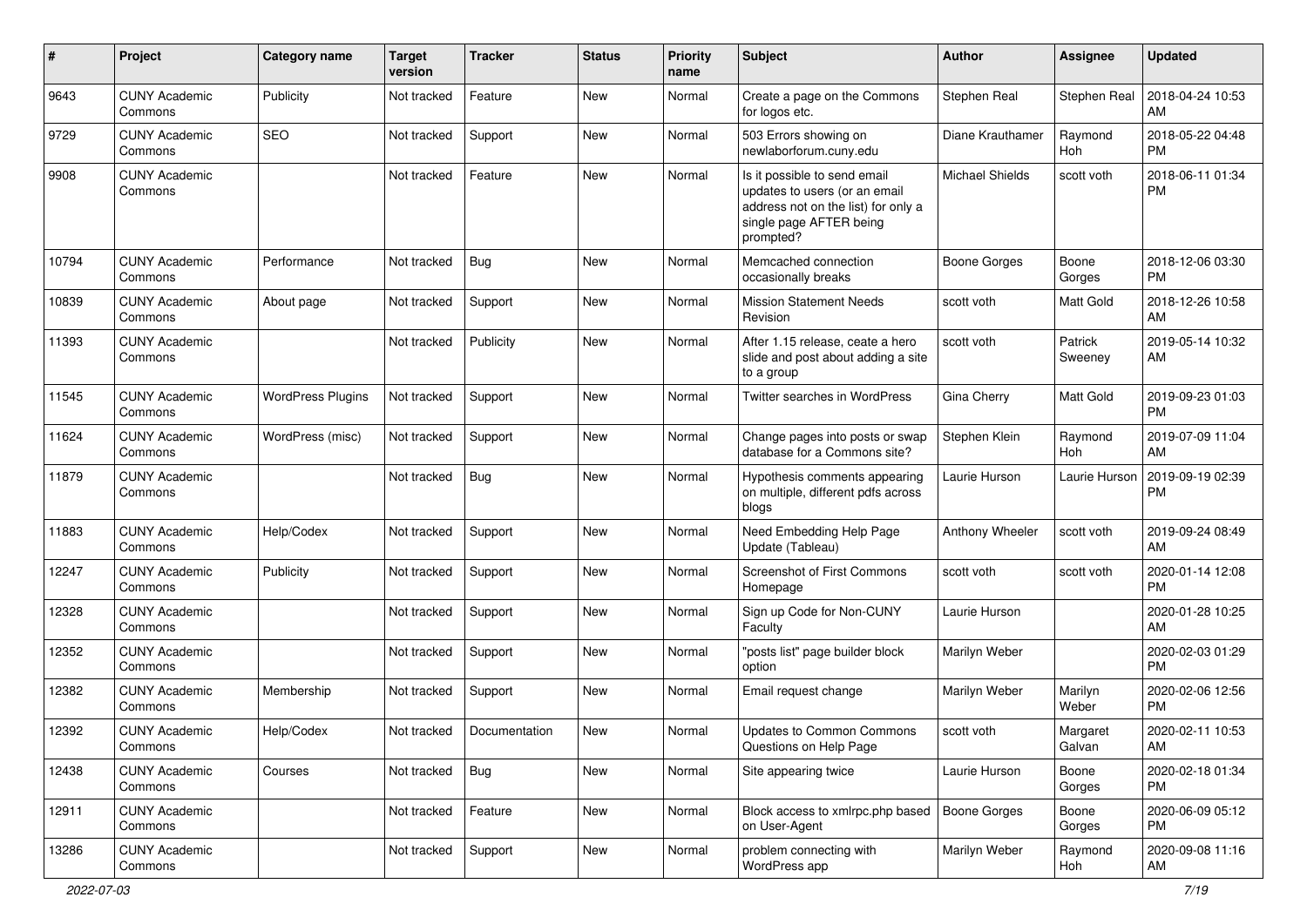| #     | <b>Project</b>                  | Category name              | <b>Target</b><br>version | <b>Tracker</b> | <b>Status</b> | <b>Priority</b><br>name | <b>Subject</b>                                                                | <b>Author</b>      | Assignee              | <b>Updated</b>                |
|-------|---------------------------------|----------------------------|--------------------------|----------------|---------------|-------------------------|-------------------------------------------------------------------------------|--------------------|-----------------------|-------------------------------|
| 13430 | <b>CUNY Academic</b><br>Commons | Reply By Email             | Not tracked              | <b>Bug</b>     | New           | Normal                  | Delay in RBE                                                                  | Luke Waltzer       | Raymond<br>Hoh        | 2020-10-13 11:16<br>AM        |
| 13949 | <b>CUNY Academic</b><br>Commons |                            | Not tracked              | Bug            | New           | Normal                  | Continued debugging of runaway<br>MySQL connections                           | <b>Matt Gold</b>   | Boone<br>Gorges       | 2021-09-14 10:42<br>AM        |
| 14394 | <b>CUNY Academic</b><br>Commons |                            | Not tracked              | Feature        | <b>New</b>    | Normal                  | Commons News Site - redesign                                                  | scott voth         | scott voth            | 2021-09-14 10:46<br>AM        |
| 14475 | <b>CUNY Academic</b><br>Commons |                            | Not tracked              | Publicity      | <b>New</b>    | Normal                  | <b>OER Showcase Page</b>                                                      | Laurie Hurson      | Laurie Hurson         | 2021-09-14 10:46<br>AM        |
| 14911 | <b>CUNY Academic</b><br>Commons | <b>WordPress Themes</b>    | Not tracked              | Support        | <b>New</b>    | Normal                  | Twentytwentyone theme                                                         | Marilyn Weber      |                       | 2021-10-28 10:37<br>AM        |
| 15210 | <b>CUNY Academic</b><br>Commons | Analytics                  | Not tracked              | Design/UX      | New           | Normal                  | Google Analytics improvements                                                 | Colin McDonald     | Boone<br>Gorges       | 2022-05-24 10:47<br>AM        |
| 15816 | <b>CUNY Academic</b><br>Commons |                            | Not tracked              | Support        | <b>New</b>    | Normal                  | slow loading at SPS                                                           | Marilyn Weber      |                       | 2022-04-05 01:26<br><b>PM</b> |
| 3510  | <b>CUNY Academic</b><br>Commons | Publicity                  | 1.7                      | Publicity      | Assigned      | Normal                  | Post on the News Blog re: 'My<br>Commons'                                     | Micki Kaufman      | Sarah<br>Morgano      | 2014-10-15 11:18<br>AM        |
| 3511  | <b>CUNY Academic</b><br>Commons | Publicity                  | 1.7                      | Publicity      | Assigned      | Normal                  | Social media for 1.7                                                          | Micki Kaufman      | Sarah<br>Morgano      | 2014-10-14 03:32<br><b>PM</b> |
| 2571  | <b>NYCDH Community</b><br>Site  |                            |                          | Feature        | Assigned      | Normal                  | Add Google custom search box to<br>homepage                                   | <b>Mark Newton</b> | Raymond<br>Hoh        | 2013-05-18 07:49<br><b>PM</b> |
| 2574  | <b>NYCDH Community</b><br>Site  |                            |                          | Feature        | Assigned      | Normal                  | Add Way to Upload Files to<br>Groups                                          | <b>Mark Newton</b> | Raymond<br>Hoh        | 2013-05-18 07:46<br><b>PM</b> |
| 2577  | <b>NYCDH Community</b><br>Site  |                            |                          | Feature        | Assigned      | Low                     | Investigate Potential to Add Links<br>to the Forum                            | <b>Mark Newton</b> | Alex Gil              | 2013-05-16 09:40<br><b>PM</b> |
| 2618  | <b>NYCDH Community</b><br>Site  |                            |                          | Bug            | Assigned      | Low                     | Mark blogs as spam when created   Matt Gold<br>by users marked as spam        |                    | Boone<br>Gorges       | 2013-06-09 11:38<br><b>PM</b> |
| 8992  | <b>NYCDH Community</b><br>Site  |                            |                          | Bug            | Assigned      | Normal                  | Multiple RBE error reports                                                    | Matt Gold          | Raymond<br>Hoh        | 2017-12-11 05:43<br><b>PM</b> |
| 13946 | <b>CUNY Academic</b><br>Commons | <b>WordPress Plugins</b>   | 2.1.0                    | Support        | Assigned      | Normal                  | <b>Custom Embed handler For</b><br>OneDrive files                             | scott voth         | Raymond<br>Hoh        | 2022-05-26 10:46<br>AM        |
| 58    | <b>CUNY Academic</b><br>Commons | BuddyPress (misc)          | Future<br>release        | Feature        | Assigned      | Low                     | Make member search sortable by<br>last name                                   | Roberta Brody      | Boone<br>Gorges       | 2010-08-26 02:38<br><b>PM</b> |
| 287   | <b>CUNY Academic</b><br>Commons | WordPress (misc)           | Future<br>release        | Feature        | Assigned      | Normal                  | Create troubleshooting tool for<br>account sign-up                            | <b>Matt Gold</b>   | Boone<br>Gorges       | 2015-11-09 06:17<br><b>PM</b> |
| 310   | <b>CUNY Academic</b><br>Commons | BuddyPress (misc)          | Future<br>release        | Feature        | Assigned      | Low                     | <b>Friend Request Email</b>                                                   | <b>Matt Gold</b>   | Samantha<br>Raddatz   | 2015-11-09 05:08<br><b>PM</b> |
| 333   | <b>CUNY Academic</b><br>Commons | <b>Email Notifications</b> | Future<br>release        | Feature        | Assigned      | Low                     | Delay Forum Notification Email<br>Delivery Until After Editing Period<br>Ends | <b>Matt Gold</b>   | Raymond<br><b>Hoh</b> | 2015-11-09 06:01<br><b>PM</b> |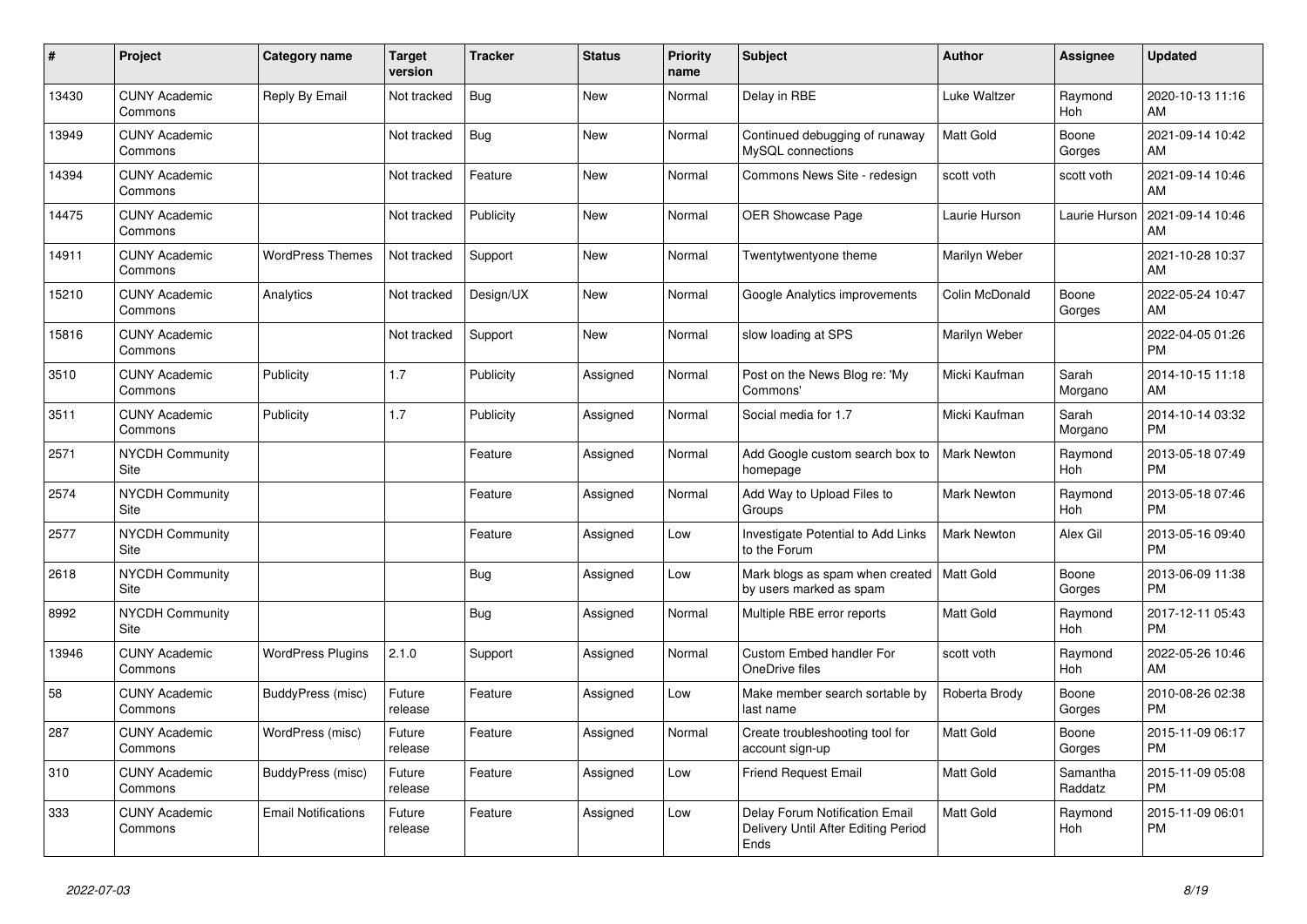| #    | Project                         | Category name            | <b>Target</b><br>version | Tracker   | <b>Status</b> | <b>Priority</b><br>name | <b>Subject</b>                                                       | <b>Author</b>       | Assignee            | <b>Updated</b>                |
|------|---------------------------------|--------------------------|--------------------------|-----------|---------------|-------------------------|----------------------------------------------------------------------|---------------------|---------------------|-------------------------------|
| 365  | <b>CUNY Academic</b><br>Commons | WordPress (misc)         | Future<br>release        | Feature   | Assigned      | Normal                  | <b>Create Mouseover Tooltips</b><br>throughout Site                  | <b>Matt Gold</b>    | Chris Stein         | 2015-11-09 06:18<br><b>PM</b> |
| 370  | <b>CUNY Academic</b><br>Commons | Registration             | Future<br>release        | Feature   | Assigned      | High                    | Guest Accounts                                                       | <b>Matt Gold</b>    | Matt Gold           | 2015-04-09 09:33<br><b>PM</b> |
| 377  | <b>CUNY Academic</b><br>Commons | BuddyPress (misc)        | Future<br>release        | Feature   | Assigned      | Normal                  | Like buttons                                                         | Matt Gold           | Boone<br>Gorges     | 2010-11-16 05:13<br><b>PM</b> |
| 412  | <b>CUNY Academic</b><br>Commons | <b>WordPress Themes</b>  | Future<br>release        | Feature   | Assigned      | Normal                  | <b>Featured Themes</b>                                               | <b>Matt Gold</b>    | Dominic<br>Giglio   | 2015-01-05 08:44<br><b>PM</b> |
| 435  | <b>CUNY Academic</b><br>Commons | BuddyPress (misc)        | Future<br>release        | Feature   | Assigned      | Normal                  | Include Avatar Images in Forum<br><b>Post Notification Emails</b>    | <b>Matt Gold</b>    | Boone<br>Gorges     | 2010-12-08 12:40<br><b>PM</b> |
| 481  | <b>CUNY Academic</b><br>Commons | Groups (misc)            | Future<br>release        | Feature   | Assigned      | Normal                  | ability to archive inactive groups<br>and blogs                      | Michael Mandiberg   | Samantha<br>Raddatz | 2015-11-09 05:56<br>PM        |
| 497  | <b>CUNY Academic</b><br>Commons | <b>WordPress Plugins</b> | Future<br>release        | Feature   | Assigned      | Normal                  | Drag and Drop Ordering on<br><b>Gallery Post Plugin</b>              | <b>Matt Gold</b>    | Ron Rennick         | 2015-11-09 06:18<br><b>PM</b> |
| 500  | <b>CUNY Academic</b><br>Commons | BuddyPress (misc)        | Future<br>release        | Feature   | Assigned      | Normal                  | <b>Export Group Data</b>                                             | <b>Matt Gold</b>    | Boone<br>Gorges     | 2010-12-19 12:09<br><b>PM</b> |
| 519  | <b>CUNY Academic</b><br>Commons | <b>BuddyPress Docs</b>   | Future<br>release        | Feature   | Assigned      | Low                     | TOC for individual docs - for new<br>BP "wiki-like" plugin           | scott voth          | Boone<br>Gorges     | 2015-11-09 05:54<br>PM        |
| 554  | <b>CUNY Academic</b><br>Commons | BuddyPress (misc)        | Future<br>release        | Feature   | Assigned      | Normal                  | Add Trackback notifications to<br>site-wide activity feed            | <b>Matt Gold</b>    | Boone<br>Gorges     | 2015-11-09 06:19<br><b>PM</b> |
| 585  | <b>CUNY Academic</b><br>Commons | Group Forums             | Future<br>release        | Feature   | Assigned      | Normal                  | Merge Forum Topics                                                   | Sarah Morgano       | Boone<br>Gorges     | 2011-07-06 04:11<br><b>PM</b> |
| 599  | <b>CUNY Academic</b><br>Commons | BuddyPress (misc)        | Future<br>release        | Feature   | Assigned      | Normal                  | Consider adding rating plugins for<br><b>BuddyPress/BBPress</b>      | <b>Matt Gold</b>    | Boone<br>Gorges     | 2011-08-22 06:50<br>PM        |
| 618  | <b>CUNY Academic</b><br>Commons | <b>BuddyPress Docs</b>   | Future<br>release        | Feature   | Assigned      | Normal                  | BuddyPress Docs: export formats                                      | <b>Boone Gorges</b> | Boone<br>Gorges     | 2015-11-09 05:38<br>PM        |
| 635  | <b>CUNY Academic</b><br>Commons | BuddyPress (misc)        | Future<br>release        | Feature   | Assigned      | Normal                  | Big Blue Button -<br>Videoconferencing in Groups and<br><b>Blogs</b> | <b>Matt Gold</b>    | Boone<br>Gorges     | 2011-03-14 03:24<br>PM        |
| 653  | <b>CUNY Academic</b><br>Commons | Group Blogs              | Future<br>release        | Feature   | Assigned      | Normal                  | Redesign Integration of Groups<br>and Blogs                          | <b>Matt Gold</b>    | Samantha<br>Raddatz | 2015-11-09 05:40<br>PM        |
| 658  | <b>CUNY Academic</b><br>Commons | <b>WordPress Plugins</b> | Future<br>release        | Feature   | Assigned      | Normal                  | Rebulid Sitewide Tag Suggestion                                      | <b>Matt Gold</b>    | Boone<br>Gorges     | 2015-01-05 08:47<br><b>PM</b> |
| 860  | <b>CUNY Academic</b><br>Commons | Design                   | Future<br>release        | Design/UX | Assigned      | Normal                  | <b>Standardize Button Treatment</b><br>Across the Commons            | Chris Stein         | Chris Stein         | 2014-05-01 09:45<br>AM        |
| 940  | <b>CUNY Academic</b><br>Commons | Redmine                  | Future<br>release        | Feature   | Assigned      | Low                     | Communication with users after<br>releases                           | Matt Gold           | Dominic<br>Giglio   | 2012-09-09 04:36<br>PM        |
| 1105 | <b>CUNY Academic</b><br>Commons | WordPress (misc)         | Future<br>release        | Feature   | Assigned      | Normal                  | Rephrase Blog Privacy Options                                        | <b>Matt Gold</b>    | Samantha<br>Raddatz | 2015-11-09 06:19<br><b>PM</b> |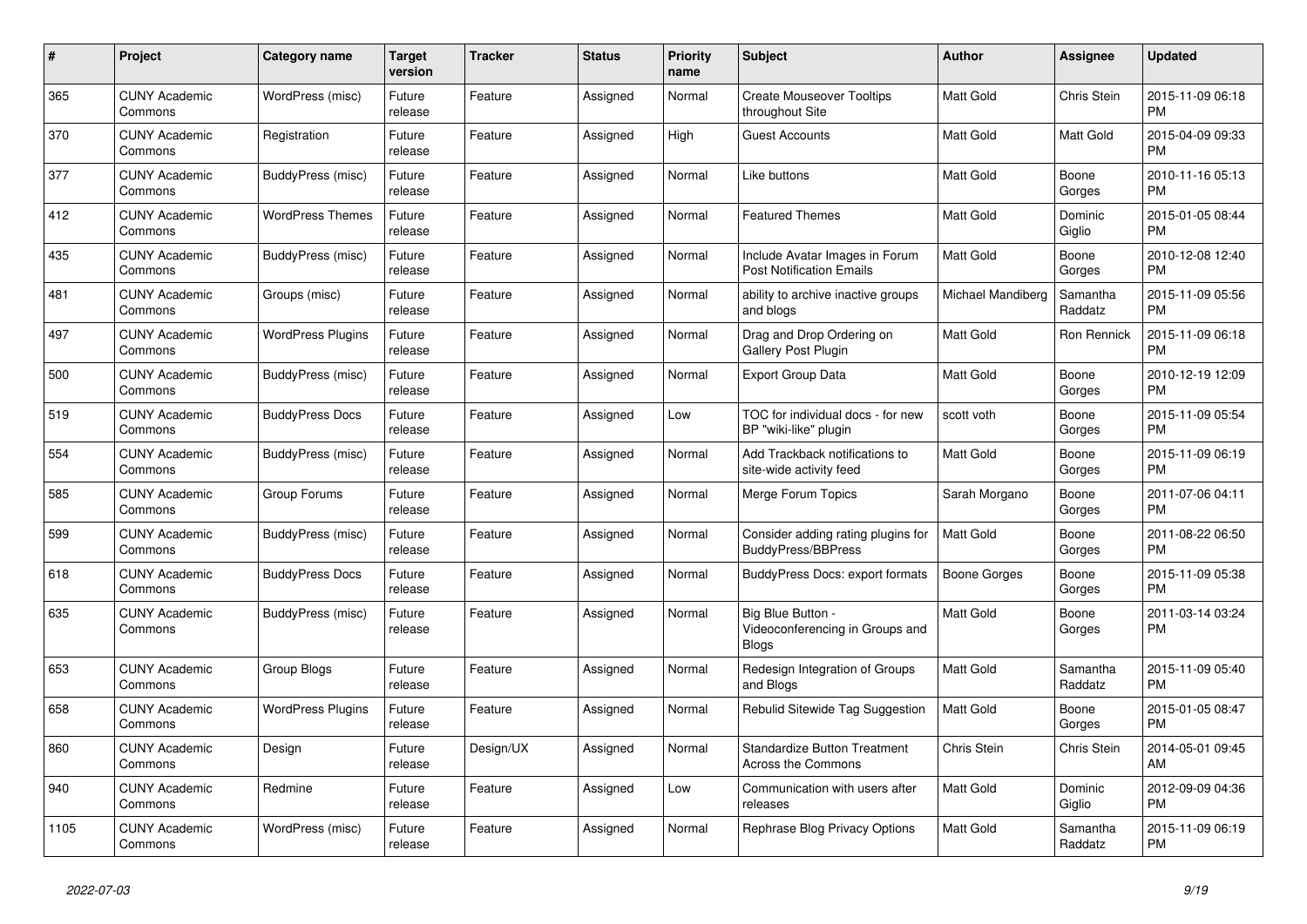| #    | <b>Project</b>                  | Category name            | <b>Target</b><br>version | <b>Tracker</b> | <b>Status</b> | <b>Priority</b><br>name | <b>Subject</b>                                                                | <b>Author</b>        | Assignee          | <b>Updated</b>                |
|------|---------------------------------|--------------------------|--------------------------|----------------|---------------|-------------------------|-------------------------------------------------------------------------------|----------------------|-------------------|-------------------------------|
| 1165 | <b>CUNY Academic</b><br>Commons | <b>Email Invitations</b> | Future<br>release        | Feature        | Assigned      | Low                     | Allow saved lists of invitees under<br>Send Invites                           | Boone Gorges         | Boone<br>Gorges   | 2015-11-09 06:03<br><b>PM</b> |
| 1192 | <b>CUNY Academic</b><br>Commons | <b>Group Files</b>       | Future<br>release        | Feature        | Assigned      | Low                     | When posting group files, allow<br>users to add a category without<br>saving  | Matt Gold            | Raymond<br>Hoh    | 2015-11-09 05:53<br><b>PM</b> |
| 1417 | <b>CUNY Academic</b><br>Commons | <b>BuddyPress Docs</b>   | Future<br>release        | Feature        | Assigned      | Low                     | <b>Bulk actions for BuddyPress Docs</b>                                       | <b>Boone Gorges</b>  | Boone<br>Gorges   | 2016-10-17 10:41<br><b>PM</b> |
| 1422 | <b>CUNY Academic</b><br>Commons | <b>BuddyPress Docs</b>   | Future<br>release        | Feature        | Assigned      | Normal                  | Make "created Doc" activity icons<br>non-mini                                 | <b>Boone Gorges</b>  | Boone<br>Gorges   | 2015-11-09 05:48<br><b>PM</b> |
| 1423 | <b>CUNY Academic</b><br>Commons | BuddyPress (misc)        | Future<br>release        | Feature        | Assigned      | Low                     | Show an avatar for pingback<br>comment activity items                         | Boone Gorges         | <b>Tahir Butt</b> | 2016-10-24 12:03<br><b>PM</b> |
| 1460 | <b>CUNY Academic</b><br>Commons | Analytics                | Future<br>release        | Feature        | Assigned      | Normal                  | <b>Update System Report</b>                                                   | <b>Brian Foote</b>   | Boone<br>Gorges   | 2015-11-09 06:13<br><b>PM</b> |
| 1508 | <b>CUNY Academic</b><br>Commons | WordPress (misc)         | Future<br>release        | Feature        | Assigned      | Normal                  | Share login cookies across<br>mapped domains                                  | Boone Gorges         | Boone<br>Gorges   | 2012-07-02 12:12<br><b>PM</b> |
| 1562 | <b>CUNY Academic</b><br>Commons | <b>WordPress Plugins</b> | Future<br>release        | Feature        | Assigned      | Low                     | Play with NYT Collaborative<br><b>Authoring Tool</b>                          | Matt Gold            | Boone<br>Gorges   | 2015-01-05 08:47<br><b>PM</b> |
| 1744 | <b>CUNY Academic</b><br>Commons | <b>BuddyPress Docs</b>   | Future<br>release        | Feature        | Assigned      | Normal                  | Spreadsheet-style Docs                                                        | Boone Gorges         | Boone<br>Gorges   | 2015-11-09 06:13<br><b>PM</b> |
| 1888 | <b>CUNY Academic</b><br>Commons | Home Page                | Future<br>release        | Feature        | Assigned      | Normal                  | Refactor BP MPO Activity Filter to<br>support proper pagination               | Sarah Morgano        | Boone<br>Gorges   | 2014-05-01 07:11<br><b>PM</b> |
| 1983 | <b>CUNY Academic</b><br>Commons | Home Page                | Future<br>release        | Feature        | Assigned      | Low                     | Media Library integration with<br>Featured Content plugin                     | Boone Gorges         | Dominic<br>Giglio | 2014-03-17 10:34<br>AM        |
| 2013 | <b>CUNY Academic</b><br>Commons | Public Portfolio         | Future<br>release        | Feature        | Assigned      | Low                     | Have Profile Privacy Options show   Matt Gold<br>up only for filled-in fields |                      | Boone<br>Gorges   | 2015-11-09 06:09<br><b>PM</b> |
| 2167 | <b>CUNY Academic</b><br>Commons | WordPress (misc)         | Future<br>release        | Bug            | Assigned      | Normal                  | <b>CAC-Livestream Plugin Issues</b>                                           | <b>Michael Smith</b> | Dominic<br>Giglio | 2015-01-02 03:06<br><b>PM</b> |
| 2223 | <b>CUNY Academic</b><br>Commons | <b>WordPress Plugins</b> | Future<br>release        | Feature        | Assigned      | Low                     | Add Participad to the CUNY<br><b>Academic Commons</b>                         | <b>Matt Gold</b>     | Boone<br>Gorges   | 2014-09-17 10:03<br><b>PM</b> |
| 2325 | <b>CUNY Academic</b><br>Commons | BuddyPress (misc)        | Future<br>release        | Feature        | Assigned      | Low                     | Profile should have separate fields<br>for first/last names                   | local admin          | Boone<br>Gorges   | 2015-11-09 06:09<br><b>PM</b> |
| 2523 | <b>CUNY Academic</b><br>Commons | <b>BuddyPress Docs</b>   | Future<br>release        | Feature        | Assigned      | Normal                  | Allow Users to Upload Images to<br><b>BP</b> Docs                             | <b>Matt Gold</b>     | Boone<br>Gorges   | 2015-11-09 06:14<br><b>PM</b> |
| 2610 | <b>CUNY Academic</b><br>Commons | Group Invitations        | Future<br>release        | Feature        | Assigned      | Low                     | Request: Custom invitation<br>message to group invites                        | local admin          | Boone<br>Gorges   | 2015-11-09 06:13<br><b>PM</b> |
| 2754 | <b>CUNY Academic</b><br>Commons | Design                   | Future<br>release        | Feature        | Assigned      | Normal                  | Determine strategy for CAC logo<br>handling in top header                     | Micki Kaufman        | Chris Stein       | 2015-01-05 08:53<br><b>PM</b> |
| 2832 | <b>CUNY Academic</b><br>Commons | Public Portfolio         | Future<br>release        | Feature        | Assigned      | Normal                  | Improve interface for (not)<br>auto-linking profile fields                    | Boone Gorges         | Chris Stein       | 2015-01-05 08:52<br><b>PM</b> |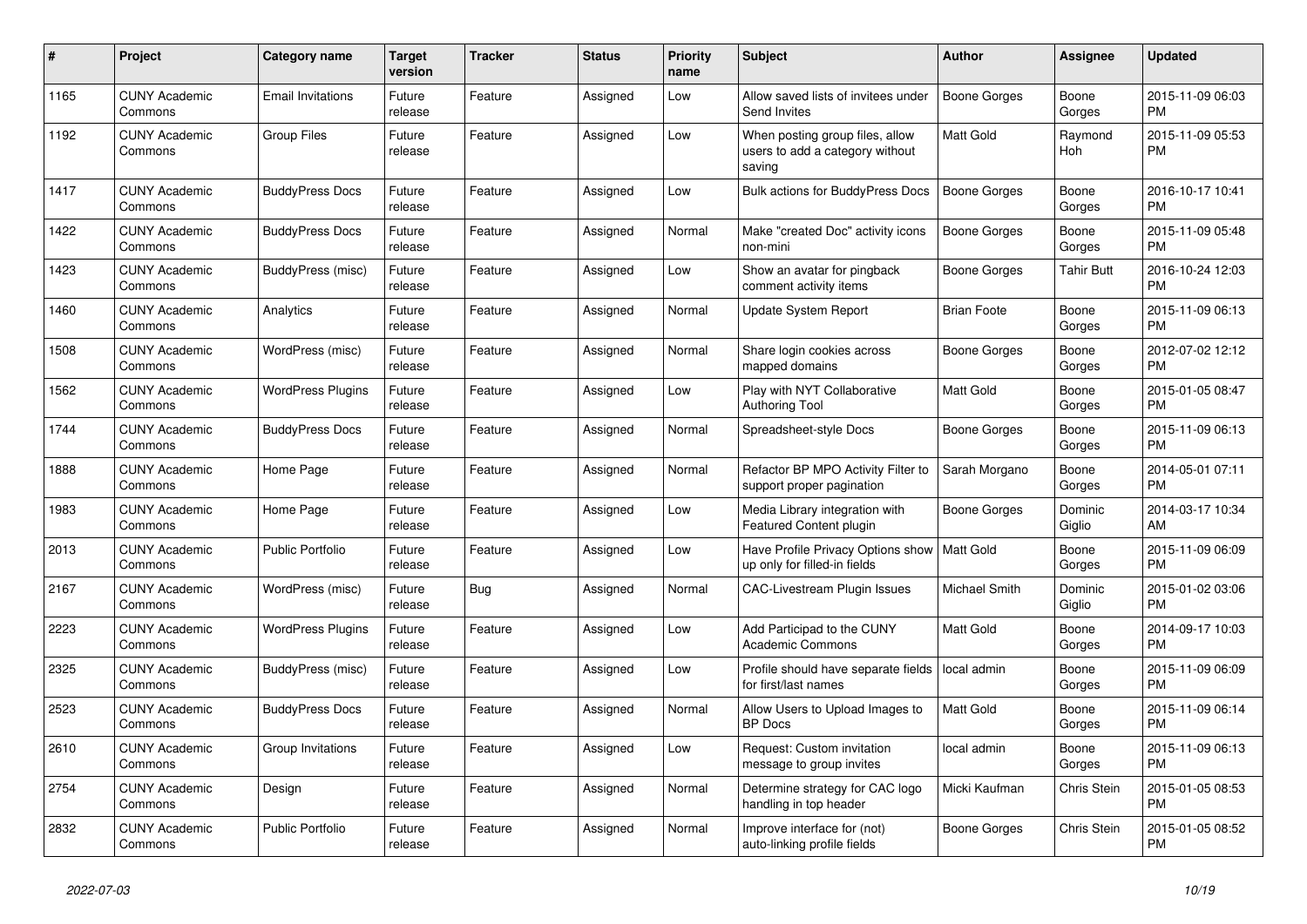| #    | Project                         | <b>Category name</b>    | <b>Target</b><br>version | <b>Tracker</b> | <b>Status</b> | <b>Priority</b><br>name | <b>Subject</b>                                                             | Author              | <b>Assignee</b>     | <b>Updated</b>                |
|------|---------------------------------|-------------------------|--------------------------|----------------|---------------|-------------------------|----------------------------------------------------------------------------|---------------------|---------------------|-------------------------------|
| 2881 | <b>CUNY Academic</b><br>Commons | <b>Public Portfolio</b> | Future<br>release        | Feature        | Assigned      | Normal                  | Redesign the UX for Profiles                                               | Chris Stein         | Chris Stein         | 2016-10-13 12:45<br><b>PM</b> |
| 3002 | <b>CUNY Academic</b><br>Commons | Search                  | Future<br>release        | Feature        | Assigned      | Normal                  | Overhaul CAC search by using<br>external search appliance                  | Boone Gorges        | Boone<br>Gorges     | 2020-07-15 03:05<br><b>PM</b> |
| 3042 | <b>CUNY Academic</b><br>Commons | <b>Public Portfolio</b> | Future<br>release        | Feature        | Assigned      | Normal                  | Browsing member interests                                                  | <b>Matt Gold</b>    | Boone<br>Gorges     | 2015-03-21 09:04<br><b>PM</b> |
| 3080 | <b>CUNY Academic</b><br>Commons | <b>Group Files</b>      | Future<br>release        | Feature        | Assigned      | Low                     | Create a system to keep track of<br>file changes                           | <b>Matt Gold</b>    | Boone<br>Gorges     | 2014-02-26 10:04<br>PM.       |
| 3090 | <b>CUNY Academic</b><br>Commons | Twitter page            | Future<br>release        | Feature        | Assigned      | Normal                  | Prevent Retweets from showing<br>up on Commons twitter page                | <b>Matt Gold</b>    | <b>Tahir Butt</b>   | 2016-10-24 11:31<br>AM        |
| 3192 | <b>CUNY Academic</b><br>Commons | Group Forums            | Future<br>release        | Feature        | Assigned      | Normal                  | Customizable forum views for<br>bbPress 2.x group forums                   | Boone Gorges        | Raymond<br>Hoh      | 2015-11-09 12:47<br><b>PM</b> |
| 3193 | <b>CUNY Academic</b><br>Commons | Group Forums            | Future<br>release        | Feature        | Assigned      | Normal                  | bbPress 2.x dynamic roles and<br>RBE                                       | <b>Boone Gorges</b> | Boone<br>Gorges     | 2014-09-30 01:30<br>PM.       |
| 3220 | <b>CUNY Academic</b><br>Commons | <b>Public Portfolio</b> | Future<br>release        | Feature        | Assigned      | Normal                  | Add indent/outdent option to<br>Formatting Buttons on Profile<br>Page      | <b>Matt Gold</b>    | Boone<br>Gorges     | 2014-05-21 10:39<br>PM.       |
| 3308 | <b>CUNY Academic</b><br>Commons | Group Invitations       | Future<br>release        | Feature        | Assigned      | Normal                  | Allow members to rescind group<br>invitations                              | Matt Gold           | Boone<br>Gorges     | 2015-04-01 08:53<br>PM.       |
| 3330 | <b>CUNY Academic</b><br>Commons | My Commons              | Future<br>release        | Feature        | Assigned      | Normal                  | "Commons Information" tool                                                 | <b>Boone Gorges</b> | Chris Stein         | 2014-09-22 08:46<br><b>PM</b> |
| 3354 | <b>CUNY Academic</b><br>Commons | <b>Group Files</b>      | Future<br>release        | Feature        | Assigned      | Low                     | Allow Group Download of Multiple<br><b>Selected Files</b>                  | Matt Gold           | Chris Stein         | 2014-08-01 08:50<br>AM        |
| 3458 | <b>CUNY Academic</b><br>Commons | Groups (misc)           | Future<br>release        | Feature        | Assigned      | Normal                  | Filter Members of Group by<br>Campus                                       | Michael Smith       | Samantha<br>Raddatz | 2014-09-26 08:32<br><b>PM</b> |
| 3473 | <b>CUNY Academic</b><br>Commons | User Experience         | Future<br>release        | Feature        | Assigned      | Normal                  | Commons profile: Add help info<br>about "Positions" replacing "title"      | Keith Miyake        | Samantha<br>Raddatz | 2015-11-09 02:28<br><b>PM</b> |
| 3475 | <b>CUNY Academic</b><br>Commons | Events                  | Future<br>release        | Feature        | Assigned      | Normal                  | Request to add plugin to<br>streamline room<br>booking/appointment booking | Naomi Barrettara    | Boone<br>Gorges     | 2014-12-01 05:14<br>PM.       |
| 3492 | <b>CUNY Academic</b><br>Commons | <b>WordPress Themes</b> | Future<br>release        | Support        | Assigned      | Normal                  | Add CBOX theme to the<br>Commons                                           | scott voth          | Raymond<br>Hoh      | 2014-10-08 05:55<br><b>PM</b> |
| 3517 | <b>CUNY Academic</b><br>Commons | My Commons              | Future<br>release        | Feature        | Assigned      | Normal                  | Mute/Unmute My Commons<br>updates                                          | Matt Gold           | Raymond<br>Hoh      | 2015-11-09 01:19<br><b>PM</b> |
| 3536 | <b>CUNY Academic</b><br>Commons | My Commons              | Future<br>release        | Feature        | Assigned      | Normal                  | Infinite Scroll on My Commons<br>page                                      | Matt Gold           | Raymond<br>Hoh      | 2015-04-13 04:42<br>PM.       |
| 3577 | <b>CUNY Academic</b><br>Commons | My Commons              | Future<br>release        | Design/UX      | Assigned      | Normal                  | Replies to items in My Commons                                             | Matt Gold           | Raymond<br>Hoh      | 2015-04-09 05:19<br><b>PM</b> |
| 3662 | <b>CUNY Academic</b><br>Commons | SEO                     | Future<br>release        | Feature        | Assigned      | Normal                  | Duplicate Content/SEO/Google<br>issues                                     | Matt Gold           | Raymond<br>Hoh      | 2015-04-13 04:37<br><b>PM</b> |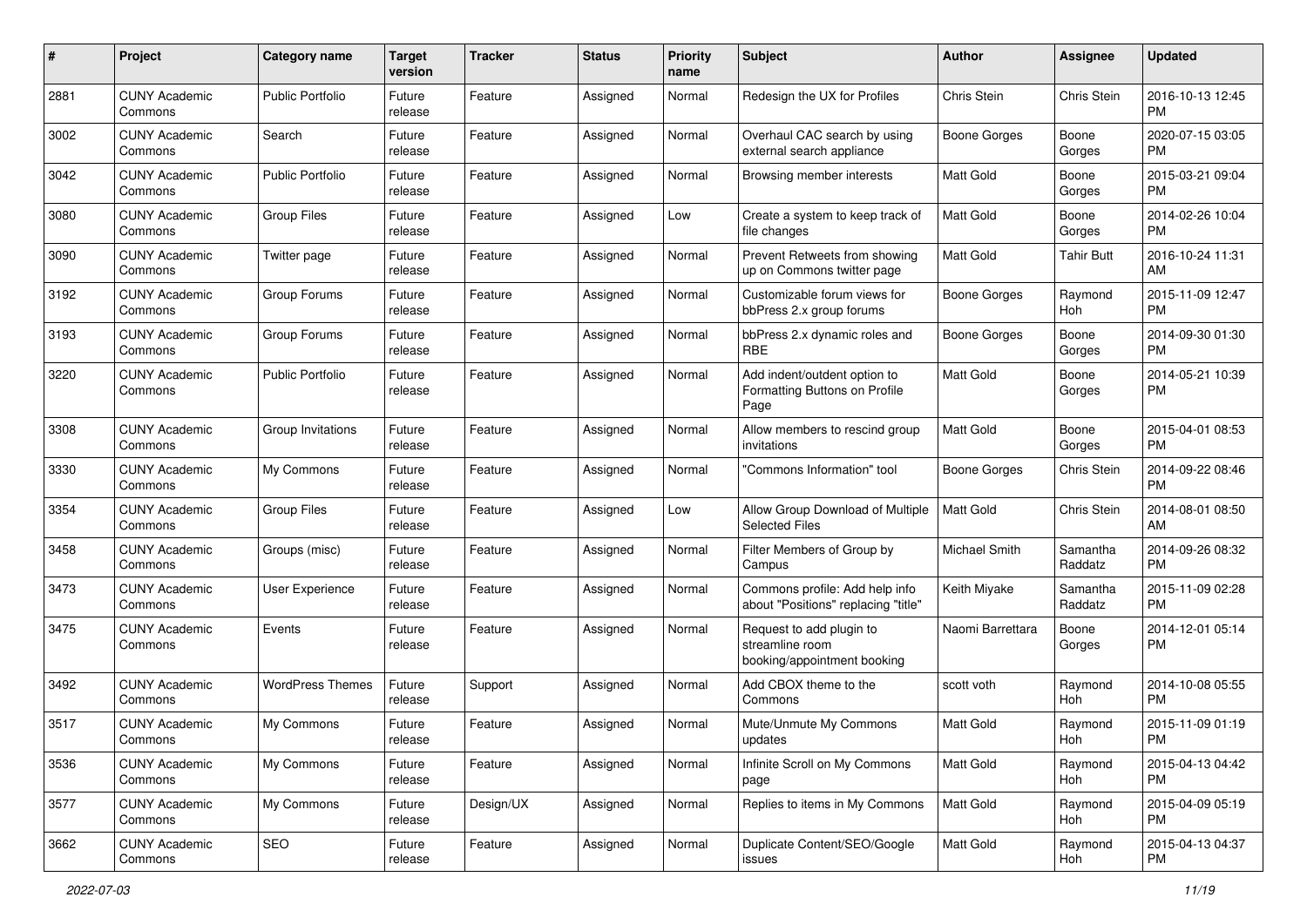| $\#$ | Project                         | <b>Category name</b>      | <b>Target</b><br>version | <b>Tracker</b> | <b>Status</b> | Priority<br>name | <b>Subject</b>                                                      | <b>Author</b>           | <b>Assignee</b>     | <b>Updated</b>                |
|------|---------------------------------|---------------------------|--------------------------|----------------|---------------|------------------|---------------------------------------------------------------------|-------------------------|---------------------|-------------------------------|
| 3759 | <b>CUNY Academic</b><br>Commons | WordPress (misc)          | Future<br>release        | Feature        | Assigned      | Normal           | Review Interface for Adding Users   Matt Gold<br>to Blogs           |                         | Boone<br>Gorges     | 2015-03-24 05:52<br><b>PM</b> |
| 3768 | <b>CUNY Academic</b><br>Commons | <b>Public Portfolio</b>   | Future<br>release        | Feature        | Assigned      | Normal           | Institutions/Past positions on<br>public portfolios                 | <b>Matt Gold</b>        | Boone<br>Gorges     | 2018-04-23 10:44<br>AM        |
| 3770 | <b>CUNY Academic</b><br>Commons | <b>Public Portfolio</b>   | Future<br>release        | Feature        | Assigned      | Normal           | Improve Layout/Formatting of<br>Positions Area on Public Portfolios | Matt Gold               | Chris Stein         | 2015-04-01 09:17<br><b>PM</b> |
| 4053 | <b>CUNY Academic</b><br>Commons | Events                    | Future<br>release        | Feature        | Assigned      | Normal           | Create new tab for past events                                      | Matt Gold               | Boone<br>Gorges     | 2015-05-12 02:10<br><b>PM</b> |
| 4221 | <b>CUNY Academic</b><br>Commons | Group Forums              | Future<br>release        | Design/UX      | Assigned      | Normal           | Add 'Number of Posts' display<br>option to Forum page               | Samantha Raddatz        | Samantha<br>Raddatz | 2015-06-26 02:21<br><b>PM</b> |
| 4238 | <b>CUNY Academic</b><br>Commons | Events                    | Future<br>release        | Feature        | Assigned      | Normal           | Copy Events to Other Groups?                                        | <b>Matt Gold</b>        | Boone<br>Gorges     | 2015-07-02 10:08<br>AM        |
| 4388 | <b>CUNY Academic</b><br>Commons | WordPress (misc)          | Future<br>release        | Bug            | Assigned      | Normal           | Repeated request for<br>authentication.                             | Alice.Lynn<br>McMichael | Raymond<br>Hoh      | 2015-08-11 07:35<br><b>PM</b> |
| 4404 | <b>CUNY Academic</b><br>Commons | Public Portfolio          | Future<br>release        | Design/UX      | Assigned      | Normal           | Change color of permissions info<br>on portfolio editing interface  | Matt Gold               | Samantha<br>Raddatz | 2015-08-11 05:28<br><b>PM</b> |
| 4438 | <b>CUNY Academic</b><br>Commons | Events                    | Future<br>release        | Bug            | Assigned      | Normal           | Events Calendar - Export<br><b>Recurring Events</b>                 | scott voth              | Daniel Jones        | 2016-05-23 04:25<br><b>PM</b> |
| 4661 | <b>CUNY Academic</b><br>Commons | User Experience           | Future<br>release        | Bug            | Assigned      | Normal           | Simplify Events text                                                | <b>Matt Gold</b>        | Samantha<br>Raddatz | 2015-10-02 09:06<br><b>PM</b> |
| 4903 | <b>CUNY Academic</b><br>Commons | Events                    | Future<br>release        | Design/UX      | Assigned      | Normal           | Improving visual appearance of<br>event calendars                   | Matt Gold               | Boone<br>Gorges     | 2016-10-13 11:51<br>AM        |
| 4980 | <b>CUNY Academic</b><br>Commons | Home Page                 | Future<br>release        | Feature        | Assigned      | Normal           | CAC Featured Content -- Adding<br>Randomization                     | <b>Matt Gold</b>        | Boone<br>Gorges     | 2016-12-12 03:01<br><b>PM</b> |
| 5016 | <b>CUNY Academic</b><br>Commons | Events                    | Future<br>release        | Feature        | Assigned      | Low              | Allow comments to be posted on<br>events                            | <b>Matt Gold</b>        | Raymond<br>Hoh      | 2019-03-01 02:23<br><b>PM</b> |
| 5225 | <b>CUNY Academic</b><br>Commons | Registration              | Future<br>release        | Feature        | Assigned      | Normal           | On-boarding Issues                                                  | Luke Waltzer            | Samantha<br>Raddatz | 2016-02-12 02:58<br><b>PM</b> |
| 5234 | <b>CUNY Academic</b><br>Commons | Membership                | Future<br>release        | Feature        | Assigned      | Normal           | Write Unconfirmed patch for WP                                      | Boone Gorges            | Boone<br>Gorges     | 2016-10-24 11:18<br>AM        |
| 5268 | <b>CUNY Academic</b><br>Commons | Group Forums              | Future<br>release        | Bug            | Assigned      | Normal           | Long-time to post to multiple<br>groups                             | Luke Waltzer            | Daniel Jones        | 2016-09-07 06:31<br><b>PM</b> |
| 5316 | <b>CUNY Academic</b><br>Commons | <b>User Experience</b>    | Future<br>release        | Feature        | Assigned      | Normal           | Prompt user email address<br>updates                                | <b>Matt Gold</b>        | Stephen Real        | 2016-12-21 03:30<br><b>PM</b> |
| 5581 | <b>CUNY Academic</b><br>Commons | Analytics                 | Future<br>release        | Feature        | Assigned      | Normal           | Explore alternatives to Google<br>Analytics                         | Matt Gold               | Valerie<br>Townsend | 2020-04-17 03:12<br><b>PM</b> |
| 5691 | CUNY Academic<br>Commons        | <b>Blogs (BuddyPress)</b> | Future<br>release        | Bug            | Assigned      | High             | Differing numbers on Sites display                                  | <b>Matt Gold</b>        | Raymond<br>Hoh      | 2016-06-13 01:37<br><b>PM</b> |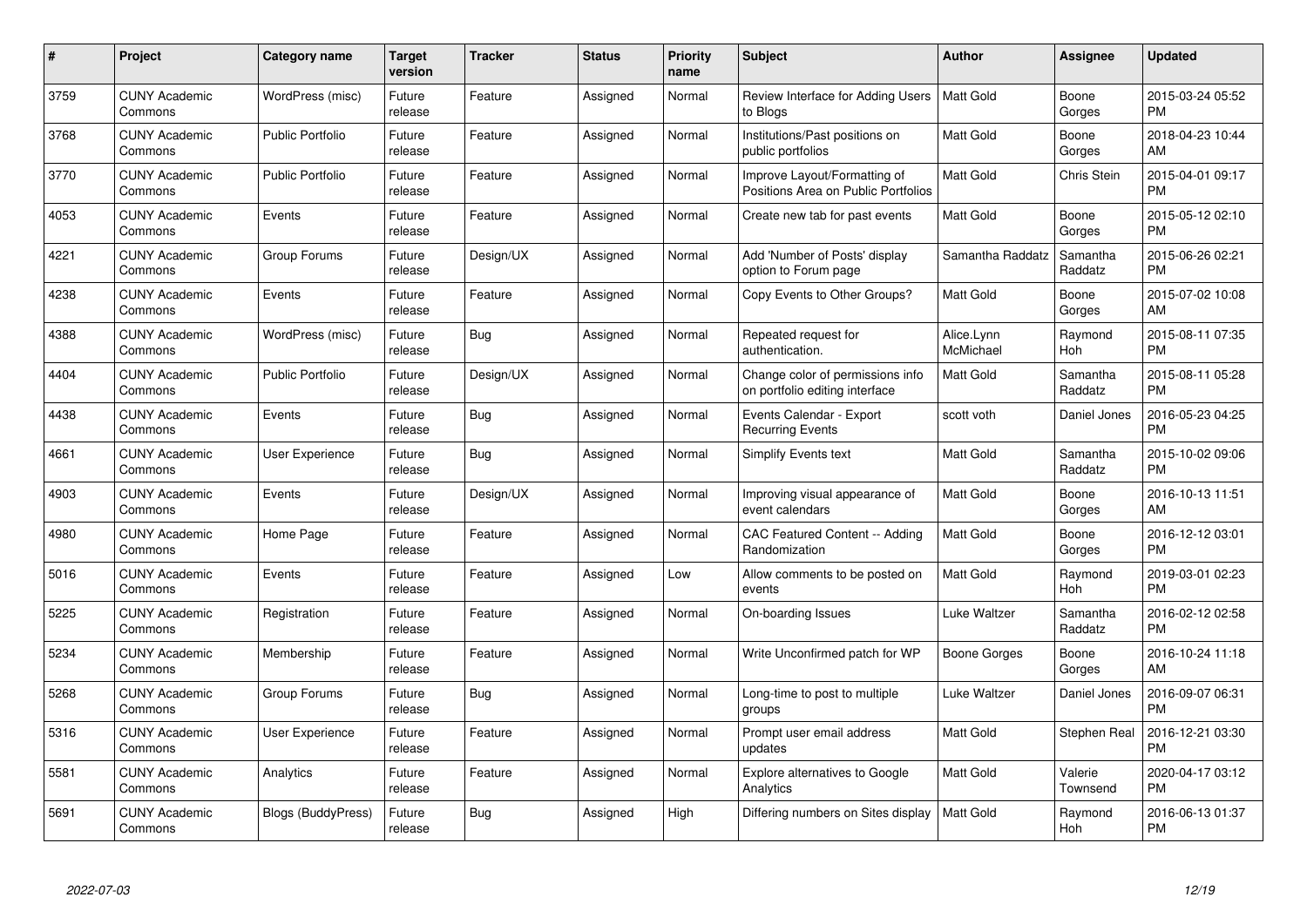| #     | Project                         | <b>Category name</b>       | <b>Target</b><br>version | <b>Tracker</b> | <b>Status</b> | <b>Priority</b><br>name | <b>Subject</b>                                                                             | <b>Author</b>     | <b>Assignee</b>     | <b>Updated</b>                |
|-------|---------------------------------|----------------------------|--------------------------|----------------|---------------|-------------------------|--------------------------------------------------------------------------------------------|-------------------|---------------------|-------------------------------|
| 5696  | <b>CUNY Academic</b><br>Commons | Events                     | Future<br>release        | Feature        | Assigned      | Normal                  | Events Calendar - display options<br>/ calendar aggregation                                | <b>Matt Gold</b>  | Boone<br>Gorges     | 2016-10-13 11:44<br>AM.       |
| 5827  | <b>CUNY Academic</b><br>Commons | <b>Public Portfolio</b>    | Future<br>release        | Bug            | Assigned      | Normal                  | Academic Interests square bracket<br>links not working                                     | scott voth        | Chris Stein         | 2016-08-11 11:59<br><b>PM</b> |
| 5955  | <b>CUNY Academic</b><br>Commons | Outreach                   | Future<br>release        | Feature        | Assigned      | Normal                  | Create auto-newsletter for<br>commons members                                              | Matt Gold         | Luke Waltzer        | 2016-08-30 10:34<br>AM        |
| 6392  | <b>CUNY Academic</b><br>Commons | Group Forums               | Future<br>release        | Design/UX      | Assigned      | Low                     | Composition/Preview Panes in<br>Forum Posts                                                | Luke Waltzer      | Paige Dupont        | 2016-10-21 04:26<br><b>PM</b> |
| 6426  | <b>CUNY Academic</b><br>Commons | Spam/Spam<br>Prevention    | Future<br>release        | Feature        | Assigned      | Normal                  | Force captcha on all comments?                                                             | Matt Gold         | <b>Tahir Butt</b>   | 2016-10-24 02:06<br><b>PM</b> |
| 8078  | <b>CUNY Academic</b><br>Commons | <b>WordPress Plugins</b>   | Future<br>release        | System Upgrade | Assigned      | Normal                  | <b>CommentPress Updates</b>                                                                | Margaret Galvan   | Christian<br>Wach   | 2017-05-08 03:49<br><b>PM</b> |
| 8836  | <b>CUNY Academic</b><br>Commons | <b>Blogs (BuddyPress)</b>  | Future<br>release        | Feature        | Assigned      | Normal                  | Redesign site launch process                                                               | Matt Gold         | Boone<br>Gorges     | 2019-10-03 02:49<br>PM.       |
| 8900  | <b>CUNY Academic</b><br>Commons | Accessibility              | Future<br>release        | Feature        | Assigned      | Normal                  | Look into tools to enforce<br>accessibility in WP environment                              | <b>Matt Gold</b>  | Boone<br>Gorges     | 2022-04-26 11:59<br>AM.       |
| 8901  | <b>CUNY Academic</b><br>Commons | Accessibility              | Future<br>release        | Feature        | Assigned      | Normal                  | Theme analysis for accessibility                                                           | <b>Matt Gold</b>  | Boone<br>Gorges     | 2022-04-26 11:59<br>AM.       |
| 9028  | <b>CUNY Academic</b><br>Commons | Onboarding                 | Future<br>release        | Feature        | Assigned      | Normal                  | suggest groups to new members<br>during the registration process                           | Matt Gold         | Chris Stein         | 2018-10-24 12:34<br><b>PM</b> |
| 9835  | <b>CUNY Academic</b><br>Commons | Group Forums               | Future<br>release        | Bug            | Assigned      | Normal                  | add a "like" function?                                                                     | Marilyn Weber     | <b>Erik Trainer</b> | 2018-06-05 01:49<br><b>PM</b> |
| 9895  | <b>CUNY Academic</b><br>Commons | Onboarding                 | Future<br>release        | Feature        | Assigned      | Normal                  | Add "Accept Invitation"<br>link/button/function to Group<br>and/or Site invitation emails? | Luke Waltzer      | Boone<br>Gorges     | 2018-06-07 12:42<br><b>PM</b> |
| 10368 | <b>CUNY Academic</b><br>Commons |                            | Future<br>release        | Feature        | Assigned      | Normal                  | Use ORCID data to populate<br>academic profile page                                        | Stephen Francoeur | Boone<br>Gorges     | 2018-09-25 01:53<br><b>PM</b> |
| 10659 | <b>CUNY Academic</b><br>Commons | Group Forums               | Future<br>release        | Feature        | Assigned      | Normal                  | Post to multiple groups via email                                                          | Matt Gold         | Raymond<br>Hoh      | 2018-11-15 12:54<br>AM        |
| 15604 | <b>CUNY Academic</b><br>Commons | <b>Email Notifications</b> | Future<br>release        | Feature        | Assigned      | Normal                  | <b>Restructure Commons Group</b><br><b>Digest Email Messages</b>                           | <b>Matt Gold</b>  | Boone<br>Gorges     | 2022-05-26 10:45<br>AM.       |
| 636   | <b>CUNY Academic</b><br>Commons | WordPress (misc)           | Not tracked              | Support        | Assigned      | Normal                  | Create Lynda.com-like Table of<br>Contents for Prospective Tutorial<br>Screencasts         | <b>Matt Gold</b>  | scott voth          | 2016-02-23 03:12<br><b>PM</b> |
| 2175  | <b>CUNY Academic</b><br>Commons | WordPress (misc)           | Not tracked              | Support        | Assigned      | Normal                  | Subscibe 2 vs. Jetpack<br>subscription options                                             | local admin       | Matt Gold           | 2016-01-26 04:58<br>PM        |
| 2612  | <b>CUNY Academic</b><br>Commons |                            | Not tracked              | Publicity      | Assigned      | Normal                  | Pinterest site for the Commons                                                             | local admin       | Sarah<br>Morgano    | 2016-03-04 11:19<br>AM        |
| 2666  | <b>CUNY Academic</b><br>Commons | About page                 | Not tracked              | Documentation  | Assigned      | Normal                  | <b>Update About Text</b>                                                                   | Chris Stein       | Luke Waltzer        | 2016-03-04 11:19<br>AM        |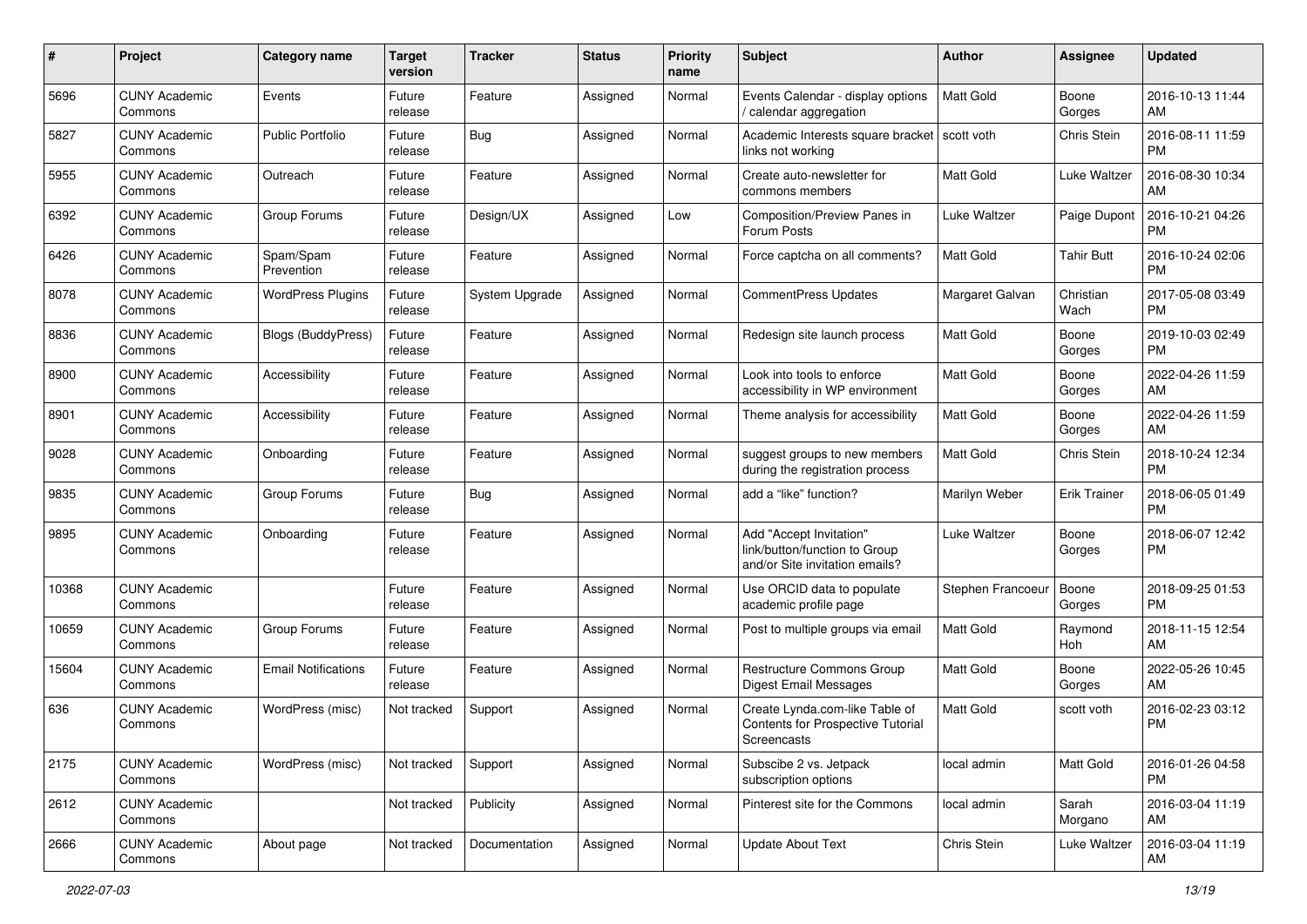| #     | Project                         | <b>Category name</b>           | <b>Target</b><br>version | Tracker       | <b>Status</b> | <b>Priority</b><br>name | <b>Subject</b>                                                                        | Author           | <b>Assignee</b>     | <b>Updated</b>                |
|-------|---------------------------------|--------------------------------|--------------------------|---------------|---------------|-------------------------|---------------------------------------------------------------------------------------|------------------|---------------------|-------------------------------|
| 3230  | <b>CUNY Academic</b><br>Commons | Internal Tools and<br>Workflow | Not tracked              | Feature       | Assigned      | High                    | Scripts for quicker<br>provisioning/updating of<br>development environments           | Boone Gorges     | Boone<br>Gorges     | 2016-01-26 04:54<br><b>PM</b> |
| 3524  | <b>CUNY Academic</b><br>Commons | Documentation                  | Not tracked              | Documentation | Assigned      | Normal                  | Post describing all you can do<br>when starting up a new blog/group                   | <b>Matt Gold</b> | scott voth          | 2014-10-04 12:56<br><b>PM</b> |
| 4027  | <b>CUNY Academic</b><br>Commons | Commons In A Box               | Not tracked              | Design/UX     | Assigned      | Normal                  | Usability review of CBOX update<br>procedures                                         | Matt Gold        | Samantha<br>Raddatz | 2015-05-11 06:36<br><b>PM</b> |
| 4070  | <b>CUNY Academic</b><br>Commons | Analytics                      | Not tracked              | Support       | Assigned      | Normal                  | Request for JITP site analytics                                                       | <b>Matt Gold</b> | Seth Persons        | 2016-02-23 03:09<br><b>PM</b> |
| 4235  | <b>CUNY Academic</b><br>Commons |                                | Not tracked              | Design/UX     | Assigned      | Normal                  | Explore user experience around<br>comments on forum topics vs docs                    | Matt Gold        | Samantha<br>Raddatz | 2015-07-21 10:23<br>AM        |
| 4986  | <b>CUNY Academic</b><br>Commons | ZenDesk                        | Not tracked              | Support       | Assigned      | Normal                  | Prepare documentation for<br>Zendesk re web widget                                    | <b>Matt Gold</b> | Samantha<br>Raddatz | 2016-02-25 03:09<br><b>PM</b> |
| 6115  | <b>CUNY Academic</b><br>Commons | Publicity                      | Not tracked              | Feature       | Assigned      | Normal                  | create digital signage for GC                                                         | <b>Matt Gold</b> | scott voth          | 2016-10-11 10:09<br><b>PM</b> |
| 6298  | <b>CUNY Academic</b><br>Commons | User Experience                | Not tracked              | Design/UX     | Assigned      | Normal                  | Examine data from survey                                                              | <b>Matt Gold</b> | Margaret<br>Galvan  | 2016-10-14 12:16<br><b>PM</b> |
| 6671  | <b>CUNY Academic</b><br>Commons | Reply By Email                 | Not tracked              | Bug           | Assigned      | Normal                  | "Post too often" RBE error<br>message                                                 | <b>Matt Gold</b> | Raymond<br>Hoh      | 2016-11-11 09:55<br>AM        |
| 6995  | <b>CUNY Academic</b><br>Commons | Home Page                      | Not tracked              | <b>Bug</b>    | Assigned      | Normal                  | member filter on homepage not<br>working                                              | Matt Gold        | Raymond<br>Hoh      | 2016-12-11 09:46<br><b>PM</b> |
| 7828  | <b>CUNY Academic</b><br>Commons |                                | Not tracked              | Feature       | Assigned      | Normal                  | Theme Assessment 2017                                                                 | Margaret Galvan  | Margaret<br>Galvan  | 2017-05-02 10:41<br><b>PM</b> |
| 8666  | <b>CUNY Academic</b><br>Commons | Teaching                       | Not tracked              | Documentation | Assigned      | Normal                  | Create Teaching on the Commons<br>Resource Page                                       | Matt Gold        | Laurie Hurson       | 2019-09-23 03:16<br><b>PM</b> |
| 8837  | <b>CUNY Academic</b><br>Commons |                                | Not tracked              | Feature       | Assigned      | Normal                  | Create a form to request info from<br>people requesting premium<br>themes and plugins | Matt Gold        | Marilyn<br>Weber    | 2017-11-14 03:35<br><b>PM</b> |
| 8898  | <b>CUNY Academic</b><br>Commons | Social Paper                   | Not tracked              | Feature       | Assigned      | Normal                  | Usage data on docs and social<br>paper                                                | <b>Matt Gold</b> | Matt Gold           | 2017-11-16 11:32<br>AM        |
| 8902  | <b>CUNY Academic</b><br>Commons | Design                         | Not tracked              | Feature       | Assigned      | Normal                  | Report back on research on<br><b>BuddyPress themes</b>                                | Matt Gold        | Michael Smith       | 2017-11-10 12:31<br><b>PM</b> |
| 8976  | <b>CUNY Academic</b><br>Commons | Reply By Email                 | Not tracked              | Feature       | Assigned      | Normal                  | Package RBE new topics posting?   Matt Gold                                           |                  | Raymond<br>Hoh      | 2017-12-04 02:34<br>PM        |
| 9015  | <b>CUNY Academic</b><br>Commons | Groups (misc)                  | Not tracked              | Outreach      | Assigned      | Normal                  | Email group admins the email<br>addresses of their groups                             | Matt Gold        | Matt Gold           | 2018-01-02 09:54<br>AM        |
| 9941  | <b>CUNY Academic</b><br>Commons | Wiki                           | Not tracked              | Support       | Assigned      | Normal                  | Wiki functionality                                                                    | Matt Gold        | Boone<br>Gorges     | 2018-06-26 10:57<br>AM        |
| 11517 | <b>CUNY Academic</b><br>Commons |                                | Not tracked              | Feature       | Assigned      | Normal                  | wp-accessibility plugin should not<br>strip 'target=" blank" by default               | Boone Gorges     | Laurie Hurson       | 2019-09-24 09:57<br>AM        |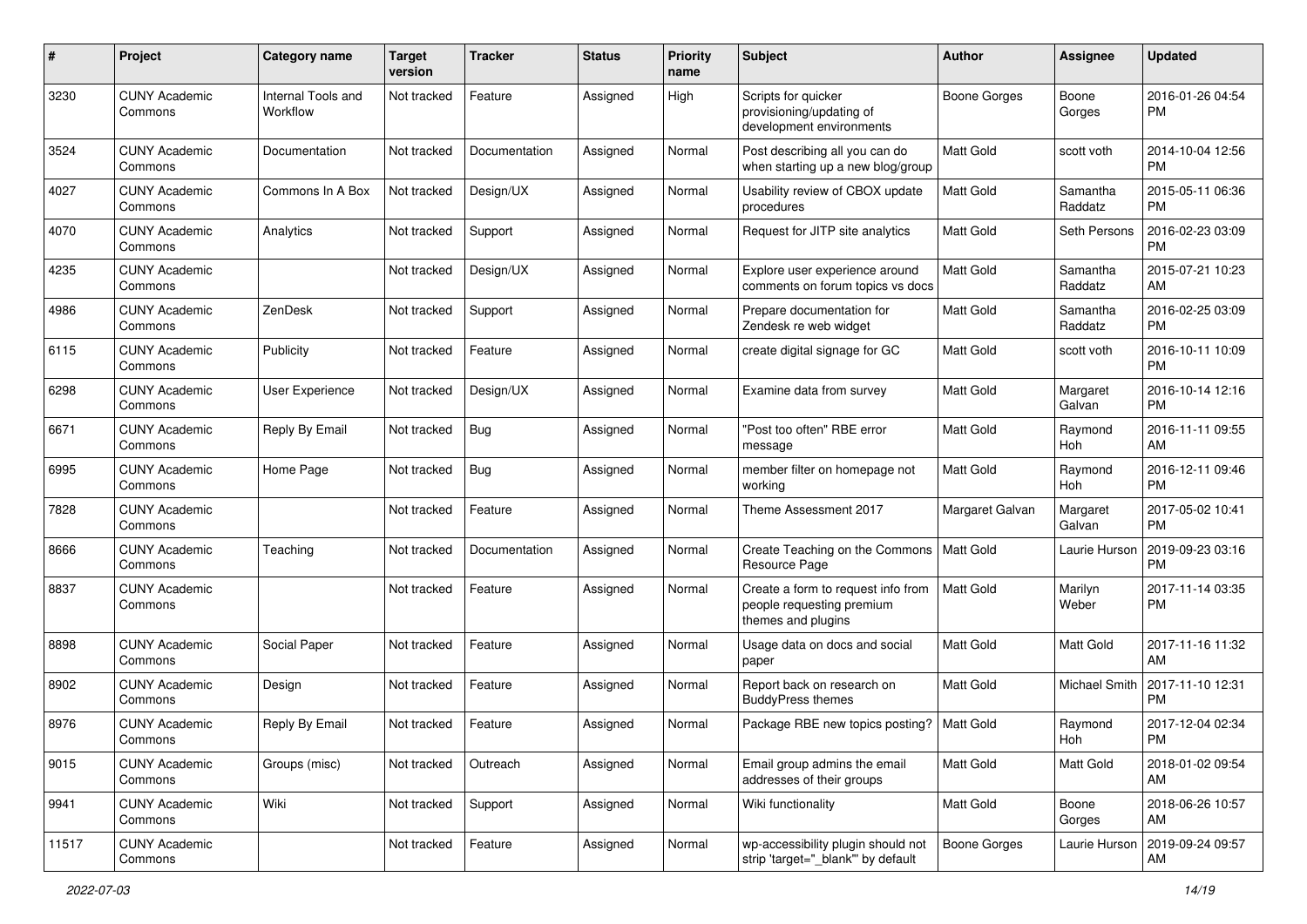| #     | Project                         | <b>Category name</b>     | <b>Target</b><br>version | <b>Tracker</b> | <b>Status</b>        | <b>Priority</b><br>name | <b>Subject</b>                                                     | <b>Author</b>      | <b>Assignee</b> | <b>Updated</b>                |
|-------|---------------------------------|--------------------------|--------------------------|----------------|----------------------|-------------------------|--------------------------------------------------------------------|--------------------|-----------------|-------------------------------|
| 11519 | <b>CUNY Academic</b><br>Commons |                          | Not tracked              | Support        | Assigned             | Normal                  | comment option not appearing                                       | Marilyn Weber      |                 | 2019-09-24 10:28<br>AM        |
| 12436 | <b>CUNY Academic</b><br>Commons |                          | Not tracked              | Bug            | Assigned             | Normal                  | Nightly system downtime                                            | Boone Gorges       |                 | 2020-08-01 09:30<br>AM        |
| 2576  | <b>NYCDH Community</b><br>Site  |                          |                          | Bug            | Hold                 | Low                     | Test Next Button in Javascript<br><b>Tutorial Under Activities</b> | <b>Mark Newton</b> | Alex Gil        | 2013-05-18 02:55<br><b>PM</b> |
| 3939  | <b>CUNY Academic</b><br>Commons | <b>WordPress Plugins</b> | Future<br>release        | Bug            | Hold                 | Normal                  | Activity stream support for<br>Co-Authors Plus plugin              | Raymond Hoh        | Raymond<br>Hoh  | 2015-11-09 06:13<br><b>PM</b> |
| 8756  | <b>CUNY Academic</b><br>Commons | Group Blogs              | Future<br>release        | Feature        | Hold                 | Normal                  | Connect multiple blogs to one<br>group?                            | <b>Matt Gold</b>   | Boone<br>Gorges | 2017-09-30 10:42<br>AM        |
| 14113 | <b>CUNY Academic</b><br>Commons | WordPress (misc)         | Future<br>release        | Bug            | Hold                 | Normal                  | Block Editor Not Working on this<br>page - Json error              | scott voth         | Boone<br>Gorges | 2021-03-05 11:01<br>AM        |
| 16092 | <b>CUNY Academic</b><br>Commons |                          | Future<br>release        | Feature        | Hold                 | Normal                  | Don't show main site in Site<br>search results                     | Boone Gorges       | Boone<br>Gorges | 2022-05-17 03:12<br><b>PM</b> |
| 3369  | <b>CUNY Academic</b><br>Commons | Reply By Email           | Not tracked              | Outreach       | Hold                 | Normal                  | Release reply by email to WP<br>plugin directory                   | <b>Matt Gold</b>   | Raymond<br>Hoh  | 2016-03-01 12:46<br><b>PM</b> |
| 8991  | <b>CUNY Academic</b><br>Commons | Reply By Email           | Not tracked              | Bug            | Hold                 | Normal                  | RBE duplicate email message<br>issue                               | <b>Matt Gold</b>   | Raymond<br>Hoh  | 2018-02-18 08:53<br><b>PM</b> |
| 9060  | <b>CUNY Academic</b><br>Commons | Commons In A Box         | Not tracked              | Bug            | Hold                 | Normal                  | Problems with CBox image library<br>upload                         | Lisa Rhody         | Raymond<br>Hoh  | 2018-01-10 03:26<br><b>PM</b> |
| 11848 | <b>CUNY Academic</b><br>Commons |                          | Not tracked              | Support        | Hold                 | Normal                  | a Dean of Faculty wants to share<br>a large file                   | Marilyn Weber      |                 | 2019-09-24 08:44<br>AM        |
| 13912 | <b>CUNY Academic</b><br>Commons |                          | Not tracked              | Feature        | Hold                 | Low                     | posting "missed schedule"                                          | Marilyn Weber      |                 | 2021-02-23 10:46<br>AM        |
| 12121 | <b>CUNY Academic</b><br>Commons | <b>WordPress Plugins</b> | 2.0.3                    | Feature        | Reporter<br>Feedback | Normal                  | Embedding H5P Iframes on<br><b>Commons Site</b>                    | Laurie Hurson      | Boone<br>Gorges | 2022-06-29 11:32<br>AM        |
| 15169 | <b>CUNY Academic</b><br>Commons |                          | 2.0.3                    | Support        | Reporter<br>Feedback | Normal                  | new Prelude website zipfiles for<br>custom theme and other files.  | Marilyn Weber      |                 | 2022-06-29 11:32<br>AM        |
| 15613 | <b>CUNY Academic</b><br>Commons |                          | 2.0.3                    | Feature        | Reporter<br>Feedback | Normal                  | Adding "Passster" plugin                                           | Laurie Hurson      |                 | 2022-06-29 11:32<br>AM        |
| 15655 | <b>CUNY Academic</b><br>Commons |                          | 2.0.3                    | Support        | Reporter<br>Feedback | Normal                  | Event Aggregator plugin?                                           | Marilyn Weber      |                 | 2022-06-29 11:32<br>AM        |
| 14784 | <b>CUNY Academic</b><br>Commons |                          |                          | Support        | Reporter<br>Feedback | Normal                  | User report of logo problem when<br>using Customizer theme         | Marilyn Weber      |                 | 2021-09-17 10:25<br>AM        |
| 15260 | <b>CUNY Academic</b><br>Commons |                          |                          | Support        | Reporter<br>Feedback | Normal                  | Diacritical markings   European<br><b>Stages</b>                   | Marilyn Weber      |                 | 2022-02-04 08:16<br>AM        |
| 15370 | <b>CUNY Academic</b><br>Commons |                          |                          | Support        | Reporter<br>Feedback | Normal                  | All-in-One Event Calendar?                                         | Marilyn Weber      |                 | 2022-02-17 11:03<br>AM        |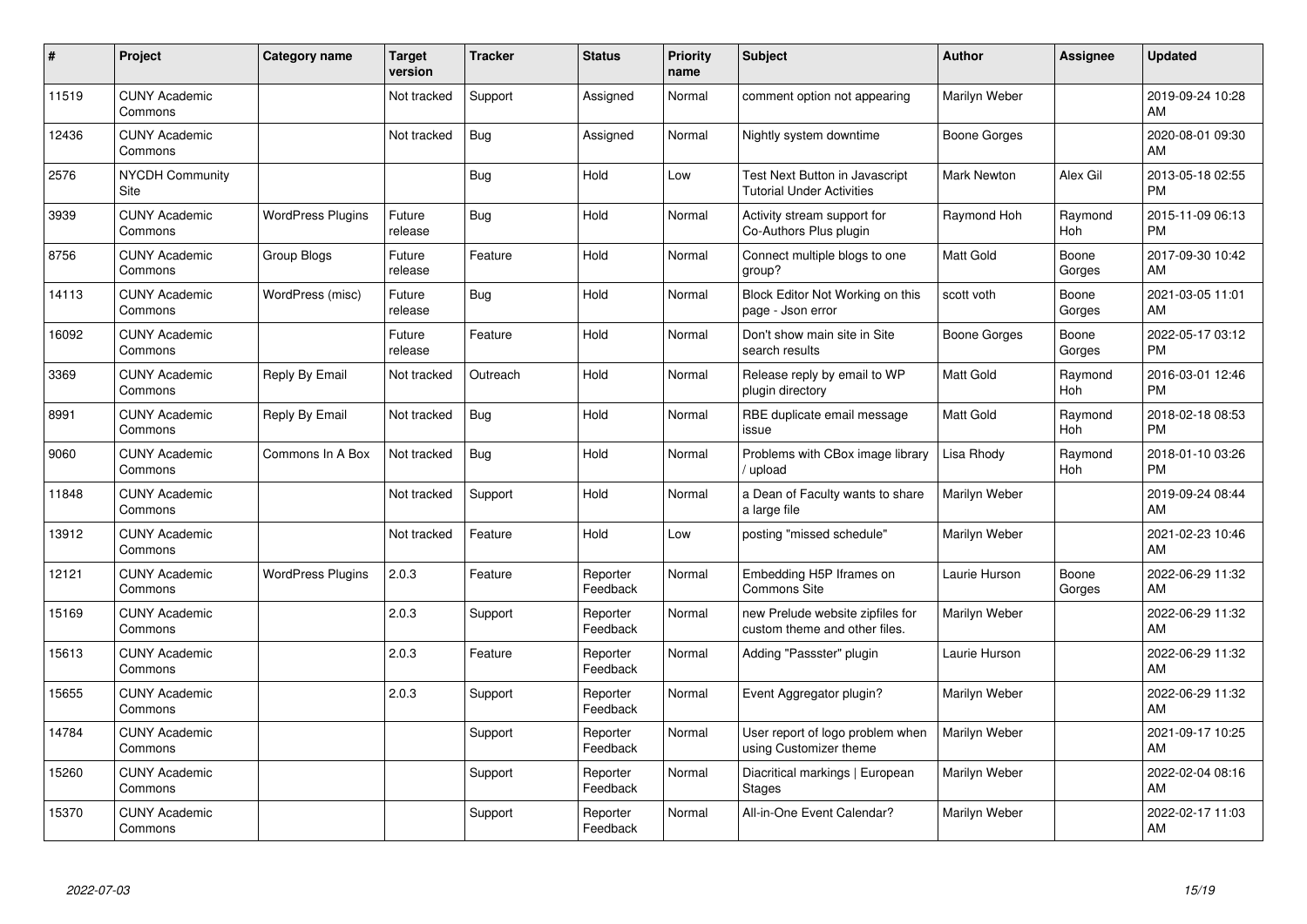| #     | Project                         | <b>Category name</b>     | <b>Target</b><br>version | <b>Tracker</b> | <b>Status</b>        | <b>Priority</b><br>name | <b>Subject</b>                                                                                  | <b>Author</b>           | Assignee            | <b>Updated</b>                |
|-------|---------------------------------|--------------------------|--------------------------|----------------|----------------------|-------------------------|-------------------------------------------------------------------------------------------------|-------------------------|---------------------|-------------------------------|
| 15516 | <b>CUNY Academic</b><br>Commons | <b>WordPress Plugins</b> |                          | Bug            | Reporter<br>Feedback | Normal                  | Can't publish or save draft of post<br>on wordpress.com                                         | Raffi<br>Khatchadourian | Raymond<br>Hoh      | 2022-03-02 05:52<br><b>PM</b> |
| 16099 | <b>CUNY Academic</b><br>Commons |                          |                          | Support        | Reporter<br>Feedback | Normal                  | request for Newsletter Glue                                                                     | Marilyn Weber           |                     | 2022-05-13 12:14<br><b>PM</b> |
| 16110 | <b>CUNY Academic</b><br>Commons |                          |                          | Support        | Reporter<br>Feedback | Normal                  | remove Creative Commons<br>license from pages?                                                  | Marilyn Weber           | Raymond<br>Hoh      | 2022-05-17 06:11<br><b>PM</b> |
| 16245 | <b>CUNY Academic</b><br>Commons | WordPress (misc)         |                          | <b>Bug</b>     | Reporter<br>Feedback | Normal                  | Save Button missing on<br>WordPress Profile page                                                | scott voth              | Raymond<br>Hoh      | 2022-06-16 03:09<br><b>PM</b> |
| 16290 | <b>CUNY Academic</b><br>Commons |                          |                          | Feature        | Reporter<br>Feedback | Normal                  | Add Table Of Contents Block<br>plug-in                                                          | Raffi<br>Khatchadourian |                     | 2022-06-24 10:26<br>AM        |
| 2573  | <b>NYCDH Community</b><br>Site  |                          |                          | Feature        | Reporter<br>Feedback | Normal                  | Add dh nyc twitter list feed to site                                                            | <b>Mark Newton</b>      | Matt Gold           | 2013-05-16 11:42<br><b>PM</b> |
| 1456  | <b>CUNY Academic</b><br>Commons | Group Invitations        | Future<br>release        | Feature        | Reporter<br>Feedback | Low                     | Invite to Group Button from Profile<br>Field                                                    | Matt Gold               | Samantha<br>Raddatz | 2015-11-09 05:59<br><b>PM</b> |
| 1544  | <b>CUNY Academic</b><br>Commons | Groups (misc)            | Future<br>release        | Feature        | Reporter<br>Feedback | Normal                  | Group Filtering and Sorting                                                                     | <b>Matt Gold</b>        | <b>Chris Stein</b>  | 2019-03-01 02:25<br><b>PM</b> |
| 5826  | <b>CUNY Academic</b><br>Commons | <b>WordPress Plugins</b> | Future<br>release        | Support        | Reporter<br>Feedback | Normal                  | <b>Remove Subscription Options</b><br>plugin from directory                                     | Sarah Morgano           | Sarah<br>Morgano    | 2016-10-21 04:14<br><b>PM</b> |
| 6014  | <b>CUNY Academic</b><br>Commons | Publicity                | Future<br>release        | Publicity      | Reporter<br>Feedback | Normal                  | Google search listing                                                                           | <b>Matt Gold</b>        | Boone<br>Gorges     | 2016-09-21 03:48<br><b>PM</b> |
| 6356  | <b>CUNY Academic</b><br>Commons | <b>WordPress Plugins</b> | Future<br>release        | <b>Bug</b>     | Reporter<br>Feedback | Low                     | Should Subscribe2 be<br>deprecated?                                                             | Luke Waltzer            |                     | 2017-03-20 12:20<br><b>PM</b> |
| 7115  | <b>CUNY Academic</b><br>Commons | Groups (misc)            | Future<br>release        | Feature        | Reporter<br>Feedback | Normal                  | make licensing info clear during<br>group creation                                              | <b>Matt Gold</b>        | Raymond<br>Hoh      | 2020-12-08 11:32<br>AM        |
| 8675  | <b>CUNY Academic</b><br>Commons | <b>User Onboarding</b>   | Future<br>release        | <b>Bug</b>     | Reporter<br>Feedback | Low                     | Add new User search screen calls<br>for the input of email address but<br>doesn't work with one | Paul Hebert             | Boone<br>Gorges     | 2017-10-11 11:17<br>AM        |
| 9207  | <b>CUNY Academic</b><br>Commons |                          | Future<br>release        | Support        | Reporter<br>Feedback | Normal                  | display dashboards made in<br>Tableau?                                                          | Marilyn Weber           | Boone<br>Gorges     | 2018-04-10 10:42<br>AM        |
| 9211  | <b>CUNY Academic</b><br>Commons | <b>WordPress Plugins</b> | Future<br>release        | Support        | Reporter<br>Feedback | Normal                  | Auto-Role Setting in Forum Plugin<br><b>Causing Some Confusion</b>                              | Luke Waltzer            | Boone<br>Gorges     | 2018-03-13 11:44<br>AM        |
| 9289  | <b>CUNY Academic</b><br>Commons | <b>WordPress Plugins</b> | Future<br>release        | Bug            | Reporter<br>Feedback | Normal                  | Email Users Plugin                                                                              | Laurie Hurson           | Boone<br>Gorges     | 2018-10-24 12:34<br><b>PM</b> |
| 9947  | <b>CUNY Academic</b><br>Commons | <b>WordPress Plugins</b> | Future<br>release        | Feature        | Reporter<br>Feedback | Normal                  | Install H5P quiz plugin                                                                         | <b>Matt Gold</b>        | Boone<br>Gorges     | 2018-09-11 11:01<br>AM        |
| 11131 | <b>CUNY Academic</b><br>Commons |                          | Future<br>release        | Feature        | Reporter<br>Feedback | Normal                  | Image Annotation Plugins                                                                        | Laurie Hurson           |                     | 2019-02-26 11:33<br>AM        |
| 11788 | <b>CUNY Academic</b><br>Commons | <b>WordPress Plugins</b> | Future<br>release        | Support        | Reporter<br>Feedback | Normal                  | Plugin Request - Browse Aloud                                                                   | scott voth              |                     | 2019-09-24 08:42<br>AM        |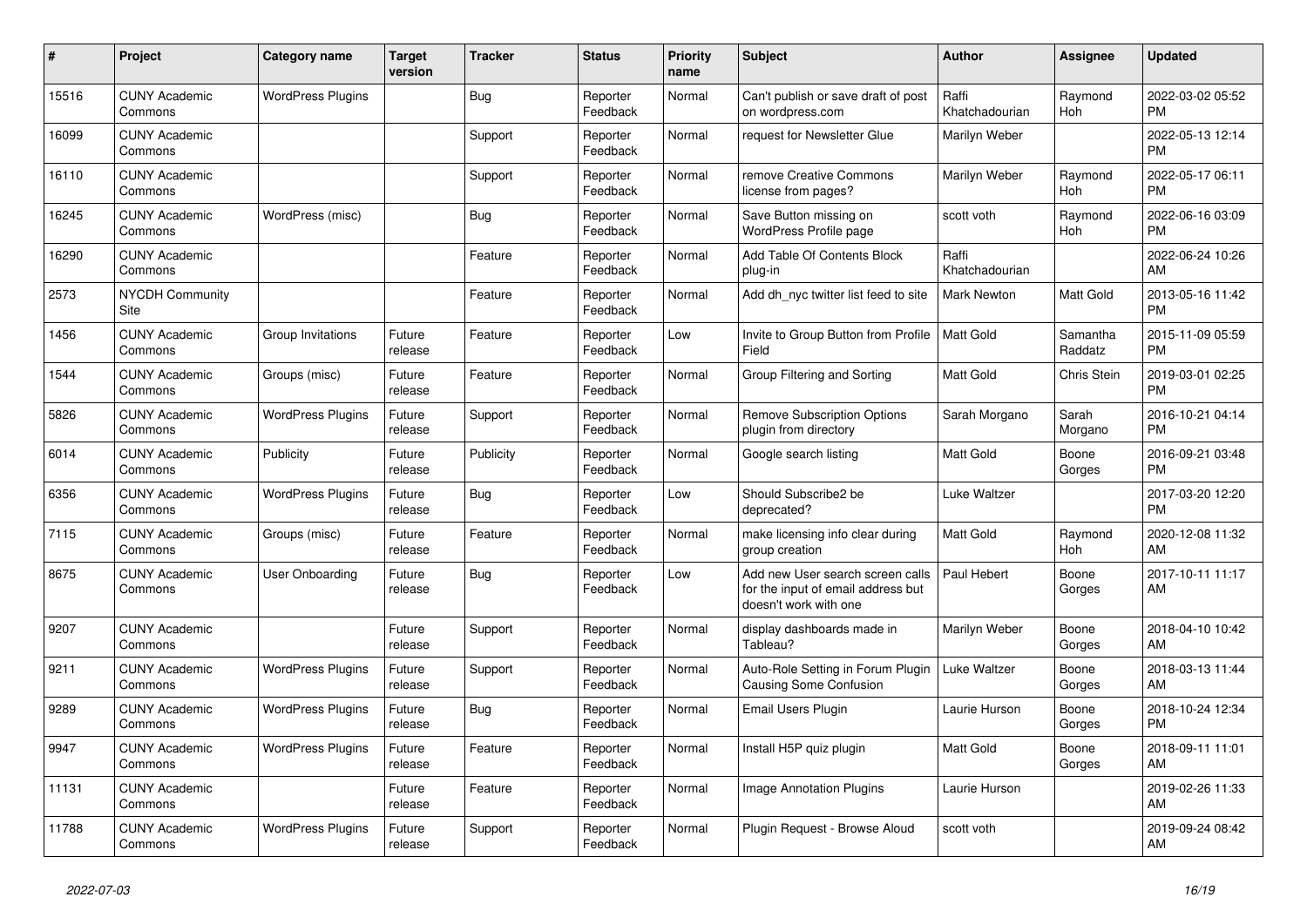| #     | Project                         | <b>Category name</b>       | Target<br>version | <b>Tracker</b> | <b>Status</b>        | Priority<br>name | <b>Subject</b>                                                  | <b>Author</b>           | <b>Assignee</b>     | <b>Updated</b>                |
|-------|---------------------------------|----------------------------|-------------------|----------------|----------------------|------------------|-----------------------------------------------------------------|-------------------------|---------------------|-------------------------------|
| 11945 | <b>CUNY Academic</b><br>Commons | Reckoning                  | Future<br>release | Feature        | Reporter<br>Feedback | Normal           | Add Comments bubble to<br>Reckoning views                       | Boone Gorges            | Boone<br>Gorges     | 2019-11-12 05:14<br><b>PM</b> |
| 11971 | <b>CUNY Academic</b><br>Commons | <b>Email Notifications</b> | Future<br>release | Bug            | Reporter<br>Feedback | Low              | Pictures obscured in emailed post<br>notifications              | Marilyn Weber           | Raymond<br>Hoh      | 2019-11-21 01:14<br><b>PM</b> |
| 12446 | <b>CUNY Academic</b><br>Commons | Groups (misc)              | Future<br>release | Feature        | Reporter<br>Feedback | Normal           | Toggle default site to group forum<br>posting                   | Laurie Hurson           | Laurie Hurson       | 2020-03-10 11:57<br>AM        |
| 5317  | <b>CUNY Academic</b><br>Commons | Group Blogs                | Not tracked       | <b>Bug</b>     | Reporter<br>Feedback | Normal           | Notifications of New Post Didn't<br>Come                        | Luke Waltzer            | Samantha<br>Raddatz | 2016-03-21 10:41<br><b>PM</b> |
| 6644  | <b>CUNY Academic</b><br>Commons |                            | Not tracked       | Bug            | Reporter<br>Feedback | High             | White Screen at Login Pge                                       | Luke Waltzer            | Raymond<br>Hoh      | 2016-11-21 10:34<br><b>PM</b> |
| 9515  | <b>CUNY Academic</b><br>Commons | <b>WordPress Plugins</b>   | Not tracked       | Bug            | Reporter<br>Feedback | Normal           | Text to Speech plugin - "More<br>Slowly" checkbox not working   | scott voth              | Boone<br>Gorges     | 2018-06-13 02:26<br><b>PM</b> |
| 9979  | <b>CUNY Academic</b><br>Commons | <b>Email Notifications</b> | Not tracked       | <b>Bug</b>     | Reporter<br>Feedback | Normal           | Reports of slow email activation<br>emails                      | <b>Matt Gold</b>        | Boone<br>Gorges     | 2018-08-29 09:40<br><b>PM</b> |
| 10040 | <b>CUNY Academic</b><br>Commons | WordPress (misc)           | Not tracked       | Bug            | Reporter<br>Feedback | Normal           | User doesn't see full list of themes                            | <b>Matt Gold</b>        | Boone<br>Gorges     | 2018-07-25 10:12<br>AM        |
| 10262 | <b>CUNY Academic</b><br>Commons |                            | Not tracked       | Bug            | Reporter<br>Feedback | Normal           | Newsletter Plugin: Broken Image<br>at Bottom of All Newsletters | Mark Webb               | Raymond<br>Hoh      | 2018-08-30 05:17<br><b>PM</b> |
| 10273 | <b>CUNY Academic</b><br>Commons | Registration               | Not tracked       | Support        | Reporter<br>Feedback | Normal           | users combining CF and campus<br>address                        | Marilyn Weber           |                     | 2019-09-18 10:58<br>AM        |
| 10657 | <b>CUNY Academic</b><br>Commons |                            | Not tracked       | Support        | Reporter<br>Feedback | Normal           | child theme problems                                            | Marilyn Weber           |                     | 2018-11-08 01:19<br><b>PM</b> |
| 10678 | <b>CUNY Academic</b><br>Commons |                            | Not tracked       | Bug            | Reporter<br>Feedback | High             | Newsletter Plugin Not Sending<br><b>Out Newsletters</b>         | Mark Webb               | Boone<br>Gorges     | 2019-09-16 09:38<br><b>PM</b> |
| 10769 | <b>CUNY Academic</b><br>Commons | <b>WordPress Themes</b>    | Not tracked       | Bug            | Reporter<br>Feedback | Normal           | 2011 Theme Sidebar                                              | Mark Webb               |                     | 2018-12-04 04:09<br><b>PM</b> |
| 10982 | <b>CUNY Academic</b><br>Commons | Domain Mapping             | Not tracked       | Support        | Reporter<br>Feedback | Normal           | <b>CNAME</b> question                                           | scott voth              |                     | 2019-01-22 04:29<br><b>PM</b> |
| 11077 | <b>CUNY Academic</b><br>Commons | Events                     | Not tracked       | Feature        | Reporter<br>Feedback | Normal           | Show event category description<br>in event list view           | Raffi<br>Khatchadourian |                     | 2019-02-12 10:38<br><b>PM</b> |
| 11120 | <b>CUNY Academic</b><br>Commons | <b>WordPress Plugins</b>   | Not tracked       | <b>Bug</b>     | Reporter<br>Feedback | Normal           | Events Manager Events Not<br>Showing Up                         | Mark Webb               |                     | 2019-02-27 04:10<br><b>PM</b> |
| 11149 | <b>CUNY Academic</b><br>Commons |                            | Not tracked       | Support        | Reporter<br>Feedback | Normal           | comments getting blocked                                        | Marilyn Weber           | Raymond<br>Hoh      | 2019-03-26 11:40<br>AM        |
| 11386 | <b>CUNY Academic</b><br>Commons | WordPress - Media          | Not tracked       | Support        | Reporter<br>Feedback | Normal           | disappearing images                                             | scott voth              | Boone<br>Gorges     | 2019-05-14 10:32<br>AM.       |
| 11415 | <b>CUNY Academic</b><br>Commons | <b>WordPress Plugins</b>   | Not tracked       | Bug            | Reporter<br>Feedback | Normal           | <b>Blog Subscriptions in Jetpack</b>                            | Laurie Hurson           |                     | 2019-05-14 10:34<br>AM        |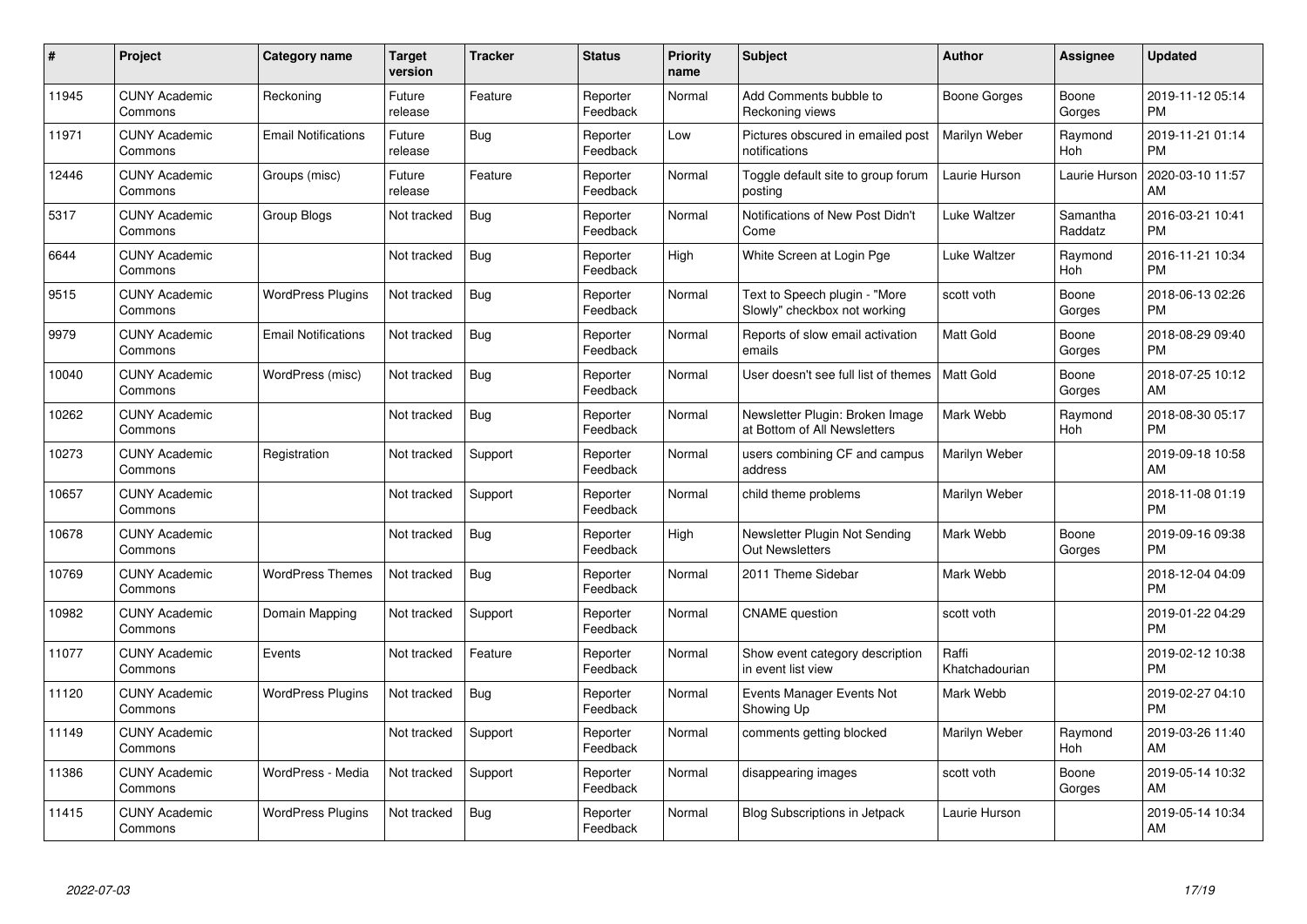| #     | <b>Project</b>                  | Category name             | Target<br>version | <b>Tracker</b> | <b>Status</b>        | <b>Priority</b><br>name | <b>Subject</b>                                                                                | <b>Author</b>        | Assignee        | <b>Updated</b>                |
|-------|---------------------------------|---------------------------|-------------------|----------------|----------------------|-------------------------|-----------------------------------------------------------------------------------------------|----------------------|-----------------|-------------------------------|
| 11449 | <b>CUNY Academic</b><br>Commons | WordPress - Media         | Not tracked       | Support        | Reporter<br>Feedback | Normal                  | Cloning Media Library for JITP<br>from Staging to Production Site                             | Patrick DeDauw       | Boone<br>Gorges | 2019-05-13 12:00<br><b>PM</b> |
| 11493 | <b>CUNY Academic</b><br>Commons | Domain Mapping            | Not tracked       | Support        | Reporter<br>Feedback | Normal                  | Domain Mapping Request - Talia<br>Schaffer                                                    | scott voth           | Matt Gold       | 2019-08-06 08:39<br>AM        |
| 11509 | <b>CUNY Academic</b><br>Commons |                           | Not tracked       | Support        | Reporter<br>Feedback | Normal                  | deleted Page causing a Menu<br>problem?                                                       | Marilyn Weber        |                 | 2019-06-04 09:54<br>AM        |
| 11556 | <b>CUNY Academic</b><br>Commons | Courses                   | Not tracked       | Bug            | Reporter<br>Feedback | Normal                  | Instructor name given in course<br>listina                                                    | Tom Harbison         |                 | 2019-06-25 04:12<br><b>PM</b> |
| 11771 | <b>CUNY Academic</b><br>Commons |                           | Not tracked       | Support        | Reporter<br>Feedback | Normal                  | post displays in sections                                                                     | Marilyn Weber        |                 | 2019-08-20 10:34<br>AM        |
| 11787 | <b>CUNY Academic</b><br>Commons |                           | Not tracked       | Support        | Reporter<br>Feedback | Normal                  | automated comments notifications<br>on ZenDesk                                                | <b>Marilyn Weber</b> |                 | 2019-08-26 06:18<br><b>PM</b> |
| 12004 | <b>CUNY Academic</b><br>Commons |                           | Not tracked       | Support        | Reporter<br>Feedback | Normal                  | Notifications for spam blog<br>comments                                                       | Gina Cherry          | Raymond<br>Hoh  | 2019-11-01 12:05<br><b>PM</b> |
| 12198 | <b>CUNY Academic</b><br>Commons |                           | Not tracked       | Bug            | Reporter<br>Feedback | Normal                  | Duplicate listing in My Sites                                                                 | Tom Harbison         |                 | 2019-12-09 05:50<br><b>PM</b> |
| 12350 | <b>CUNY Academic</b><br>Commons | <b>Blogs (BuddyPress)</b> | Not tracked       | Support        | Reporter<br>Feedback | Normal                  | URL creation problem                                                                          | Marilyn Weber        |                 | 2020-02-03 11:27<br>AM        |
| 12360 | <b>CUNY Academic</b><br>Commons | <b>WordPress Themes</b>   | Not tracked       | Bug            | Reporter<br>Feedback | Normal                  | site just says "DANTE We are<br>currently in maintenance mode,<br>please check back shortly.' | Marilyn Weber        |                 | 2020-02-04 12:13<br><b>PM</b> |
| 12484 | <b>CUNY Academic</b><br>Commons |                           | Not tracked       | Support        | Reporter<br>Feedback | Normal                  | Sign up Code for COIL Course<br>starting in March                                             | Laurie Hurson        | Matt Gold       | 2020-03-02 02:26<br><b>PM</b> |
| 12741 | <b>CUNY Academic</b><br>Commons | <b>WordPress Plugins</b>  | Not tracked       | Support        | Reporter<br>Feedback | Normal                  | Tableau Public Viz Block                                                                      | Marilyn Weber        | Raymond<br>Hoh  | 2020-05-12 11:00<br>AM        |
| 13034 | <b>CUNY Academic</b><br>Commons |                           | Not tracked       | Support        | Reporter<br>Feedback | Normal                  | a site is asking people to join the<br>Commons to get a download                              | Marilyn Weber        |                 | 2020-07-12 07:23<br>AM        |
| 13255 | <b>CUNY Academic</b><br>Commons |                           | Not tracked       | Support        | Reporter<br>Feedback | Normal                  | Accessibility problems                                                                        | Marilyn Weber        |                 | 2020-09-01 05:48<br><b>PM</b> |
| 13328 | <b>CUNY Academic</b><br>Commons | Group Forums              | Not tracked       | <b>Bug</b>     | Reporter<br>Feedback | Normal                  | cross-posting in two related<br>groups                                                        | Marilyn Weber        | Raymond<br>Hoh  | 2020-09-15 10:39<br><b>PM</b> |
| 13975 | <b>CUNY Academic</b><br>Commons | Social Paper              | Not tracked       | Support        | Reporter<br>Feedback | Normal                  | can't approve comments on Social<br>Paper paper                                               | Marilyn Weber        |                 | 2021-02-12 09:33<br>AM        |
| 14074 | <b>CUNY Academic</b><br>Commons | WordPress (misc)          | Not tracked       | Support        | Reporter<br>Feedback | Normal                  | page password protection problem                                                              | Marilyn Weber        |                 | 2021-03-02 11:03<br>AM        |
| 14398 | <b>CUNY Academic</b><br>Commons |                           | Not tracked       | Support        | Reporter<br>Feedback | Normal                  | Events plug-in notification problem                                                           | Marilyn Weber        |                 | 2021-05-11 11:21<br>AM        |
| 14483 | <b>CUNY Academic</b><br>Commons | WordPress - Media         | Not tracked       | Bug            | Reporter<br>Feedback | Normal                  | <b>Wordpress PDF Embed Stopped</b><br>Working after JITP Media Clone                          | Patrick DeDauw       | Boone<br>Gorges | 2021-05-20 01:51<br><b>PM</b> |